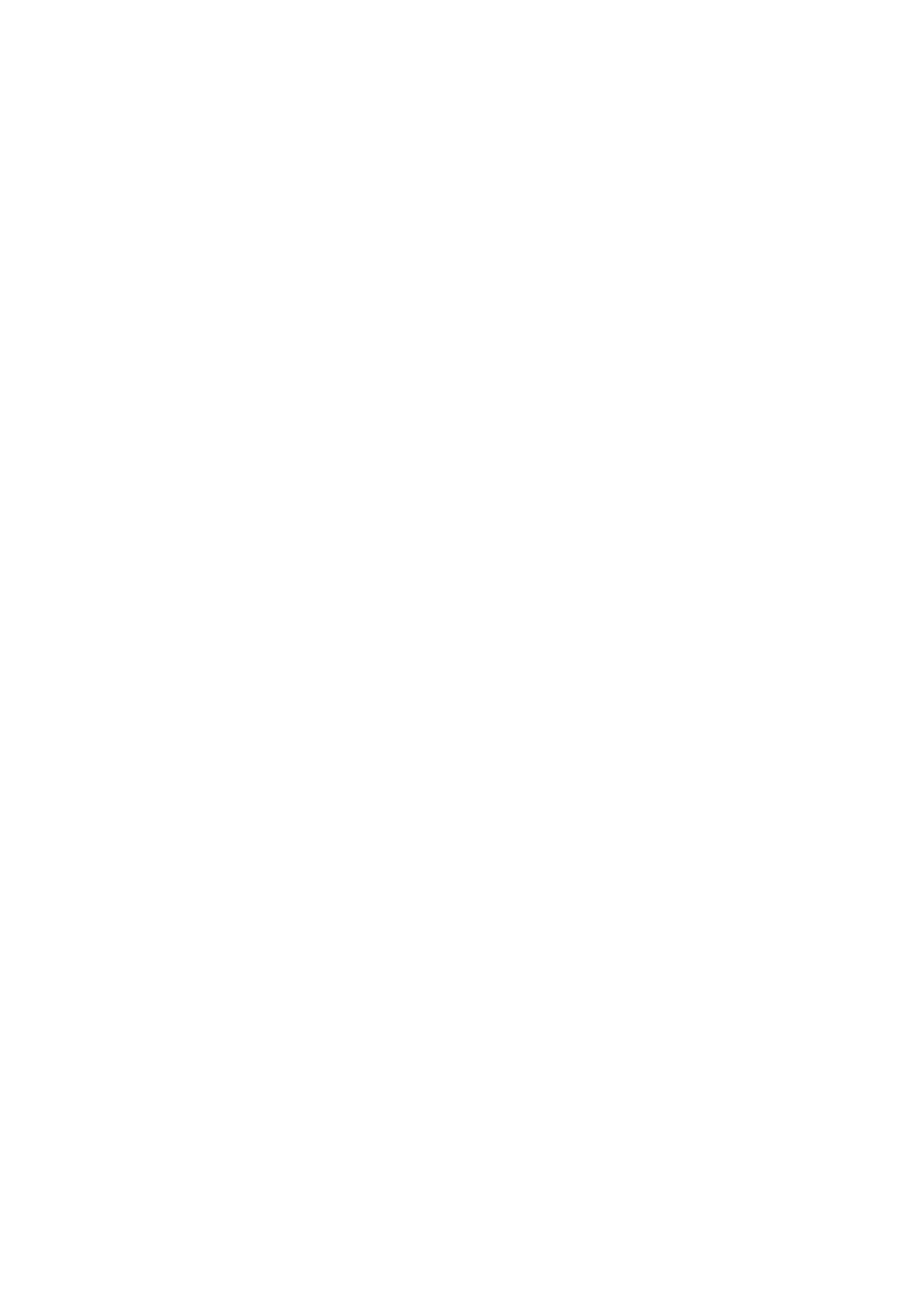### Cardiff City Region Metro

**Economic Impacts** 

Report

**September 2013** 

**Prepared for: Prepared by:** Welsh Government

Steer Davies Gleave 28-32 Upper Ground London SE1 9PD

+44 (0)20 7910 5000 www.steerdaviesgleave.com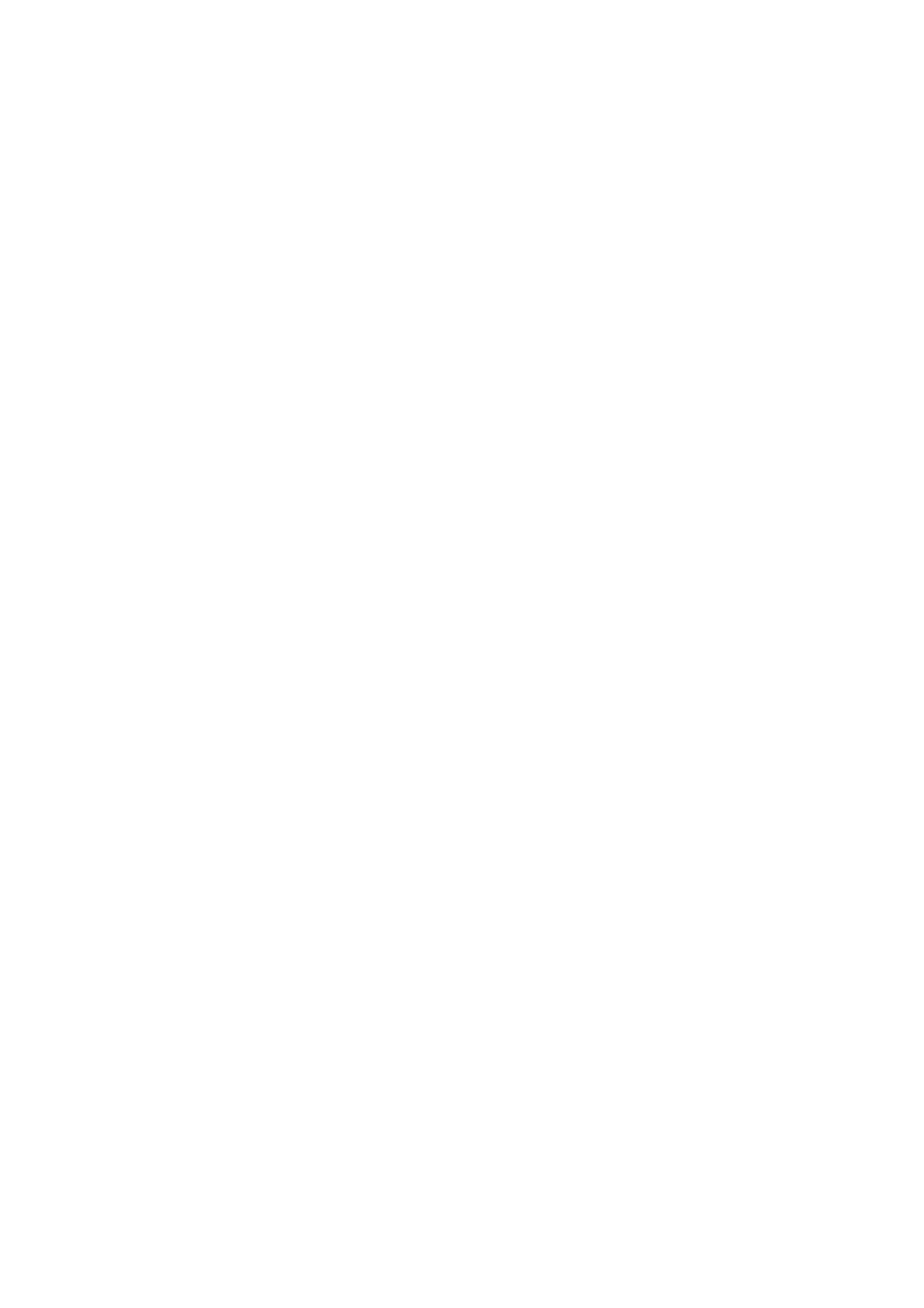#### **Economic Impacts**

# **CONTENTS**

| 1            |                                                              |  |
|--------------|--------------------------------------------------------------|--|
|              |                                                              |  |
| $\mathbf{2}$ | ECONOMIC IMPACT POTENTIAL OF SOUTH EAST WALES METRO  3       |  |
|              |                                                              |  |
|              |                                                              |  |
|              |                                                              |  |
|              |                                                              |  |
|              |                                                              |  |
|              |                                                              |  |
|              |                                                              |  |
|              |                                                              |  |
|              |                                                              |  |
|              | The benefits of strategic linkages and access to gateways 14 |  |

# **FIGURES**

| Figure 1 | Potential agglomeration impacts of the Metro5          |
|----------|--------------------------------------------------------|
| Figure 2 |                                                        |
| Figure 3 | Potential socio-environmental impacts of the Metro  14 |

## **TABLES**

| Table 2.1 |                                                |
|-----------|------------------------------------------------|
| Table 2.2 | Office Employment Capacity of Strategic Sites9 |
| Table 2.3 |                                                |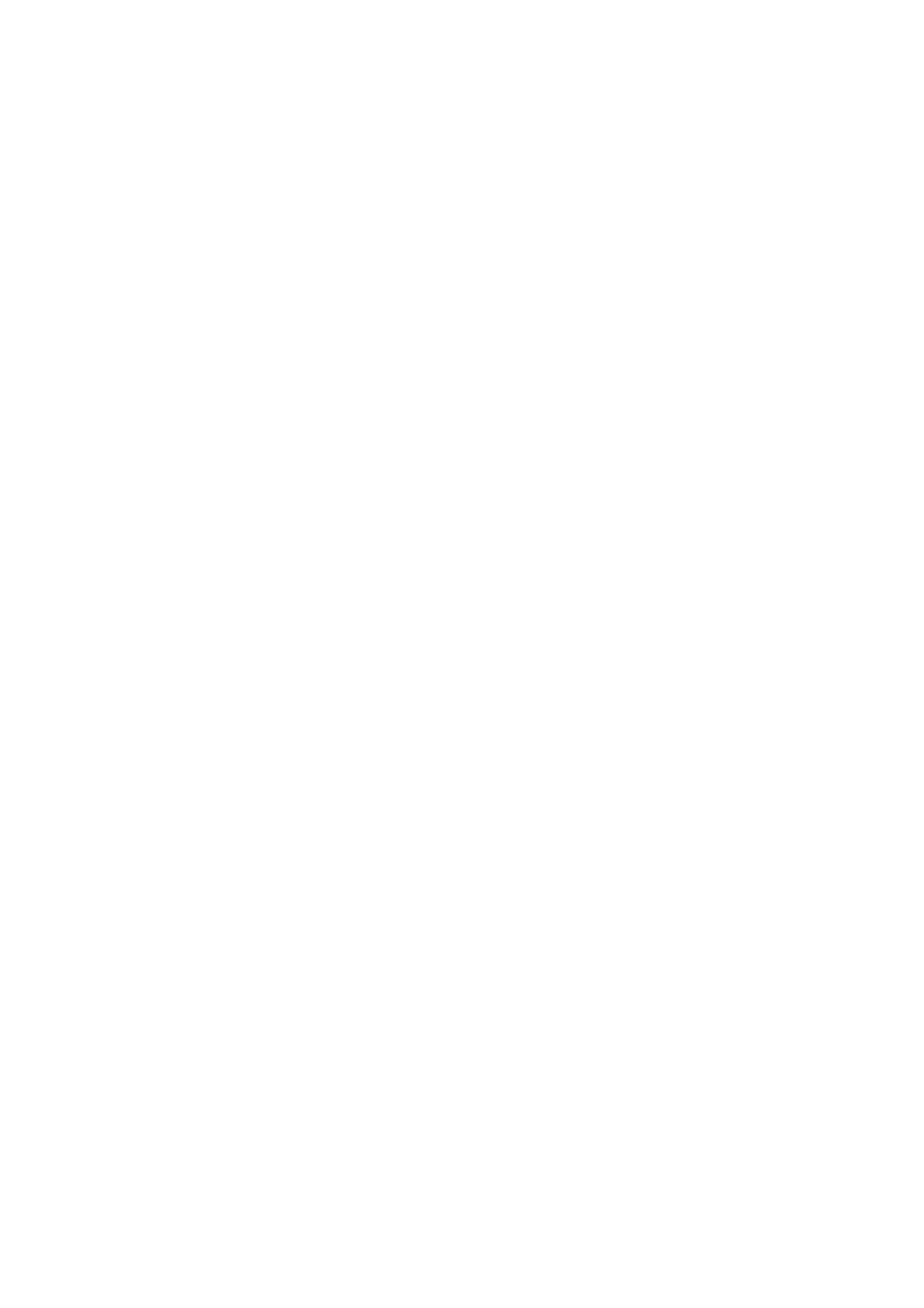### 1 Introduction

#### **Study context**

- 1.1 The Metro Economic Impact Study seeks to build on the work presented in the Metro Consortium's March 2013 report *'A Cardiff City Region Metro: transform regenerate connect'*, which set out a vision for a Cardiff City Region Metro focused on economic development and regeneration within the context of a strategic plan for the region to 2030.
- 1.2 As part of the study, work stream 010 is intended to support the spatial analysis (including development and regeneration opportunities) by setting out the economic impacts that could result from the investment in Metro. In doing so it is intended to inform the basis for proceeding with the development of a Metro network in South East Wales.
- 1.3 Reflecting the strategic nature of the study and the corresponding level of detail available on the transport interventions and their impact on land use development and travel patterns, the resulting economic impacts are described qualitatively. Where data is available or assumptions have been made, examples of the scale and nature of quantified impacts are set out for context.
- 1.4 The quantification of impacts should be viewed as illustrative and demonstrates the magnitude of achievable impacts. Each quantified impact is not additive and it may be expected that not all of them will be realised. Further work will be required to develop the interventions in order to deliver the required improvements in the transport network such that the indicative impacts can be more accurately valued and in turn realised.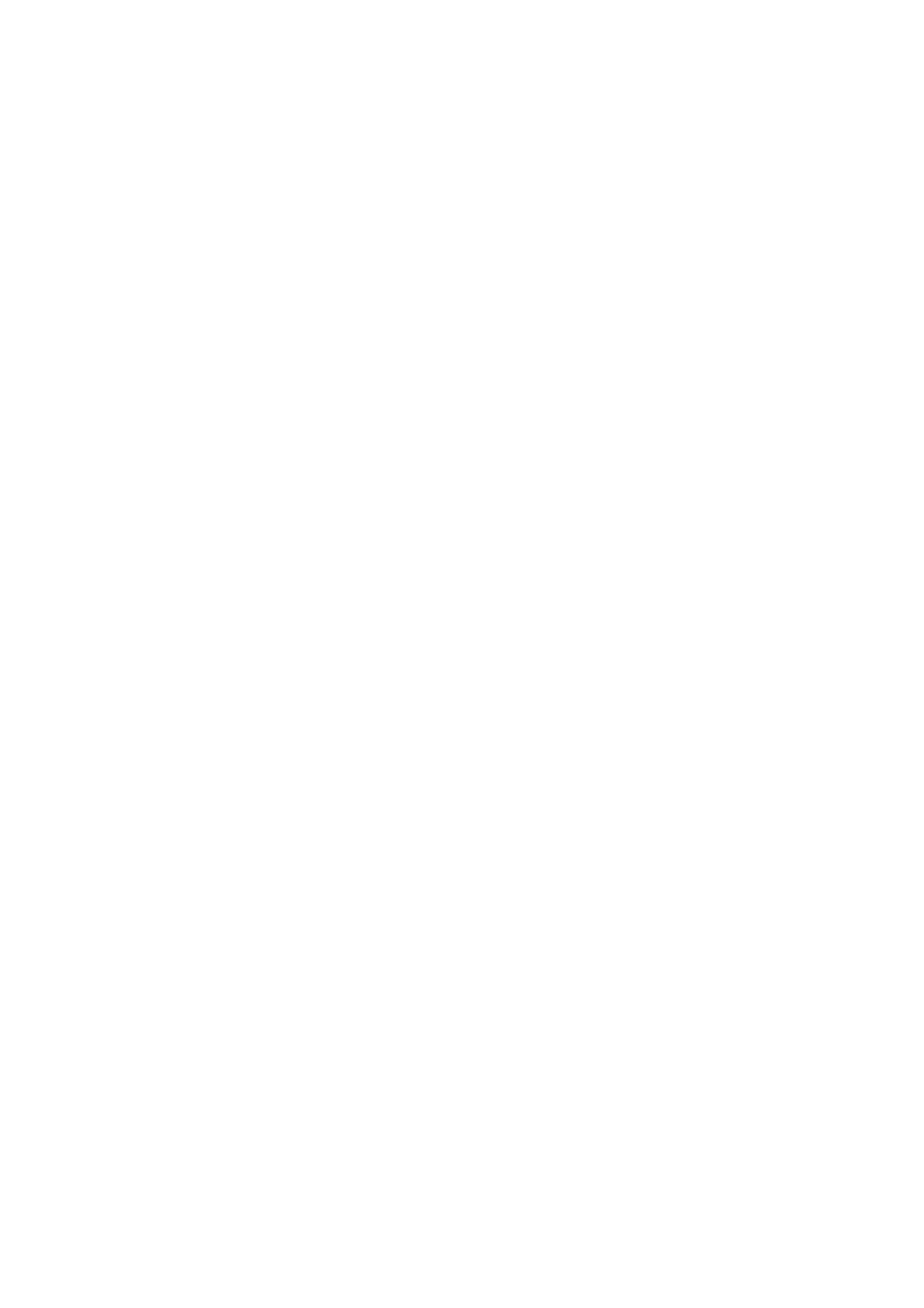# 2 Economic Impact Potential of South East Wales Metro

#### **Background – transport and the economy**

- 2.1 In 2011, Welsh Gross Value Added (GVA) stood at £47.3 billion. With a population of 3.1 million this meant Welsh GVA per head of £15,696<sup>1</sup>, nearly 25% below the UK average.
- 2.2 The GVA per head for the Cardiff City Region is around 80% of the UK average. There are, however, large disparities within this. Cardiff and the Vale of Glamorgan out-perform the UK average GVA per head at 102% of the national average, whereas the Gwent Valleys are around 55%.
- 2.3 Over time, Cardiff has progressively worsened its competitive position, when compared to other cities around the UK such as Bristol, Edinburgh and Nottingham, declining from 110% of the national average GVA per capita in 2001 to 102% in 2011. With Cardiff and the Vale of Glamorgan accounting for over 20% of the Welsh economy in GVA terms improving the performance of the regional economy is fundamental to helping the Welsh economy as a whole close the gap with the UK average.
- 2.4 Furthermore, Cardiff City Region is forecast to grow significantly over the next 25 years, with the largest forecast increase in Cardiff itself from a current population of 348,000 to 430,000 by 2036<sup>2</sup>, an increase of almost a quarter. Transport will have a key role to play in providing the capacity to enable and accommodate future growth, and to ensure that additional demand does not impose costs on businesses through increased congestion and crowding. There is little question that investment will be needed to help bring Welsh GVA per head closer to the UK average. While there are many policies and investments which can help Wales to close the gap, transport can form a central part of policy to improve its economic performance.
- 2.5 Transport can support the efficiency of businesses and support future economic growth in a number of ways. For example:
	- **I** Transport determines businesses' effective labour market catchment. An expanded labour market enables firms to recruit from a wider skills base, and affects the attractiveness of locations. Public transport accessibility is particularly important for businesses in Cardiff, and also enables workers in the wider city region to access a wider range of job opportunities.
	- I Transport enables the efficient movement of people and goods in the economy. Access to markets is essential for businesses and people within a city, within a region, between regions and internationally. An improvement in connectivity can increase the productive capacity of the local economy by reducing journey

 $\overline{a}$ 

<sup>&</sup>lt;sup>1</sup> Office for National Statistics, Regional Accounts (2012)

<sup>&</sup>lt;sup>2</sup> ONS / Welsh Government, July 2013.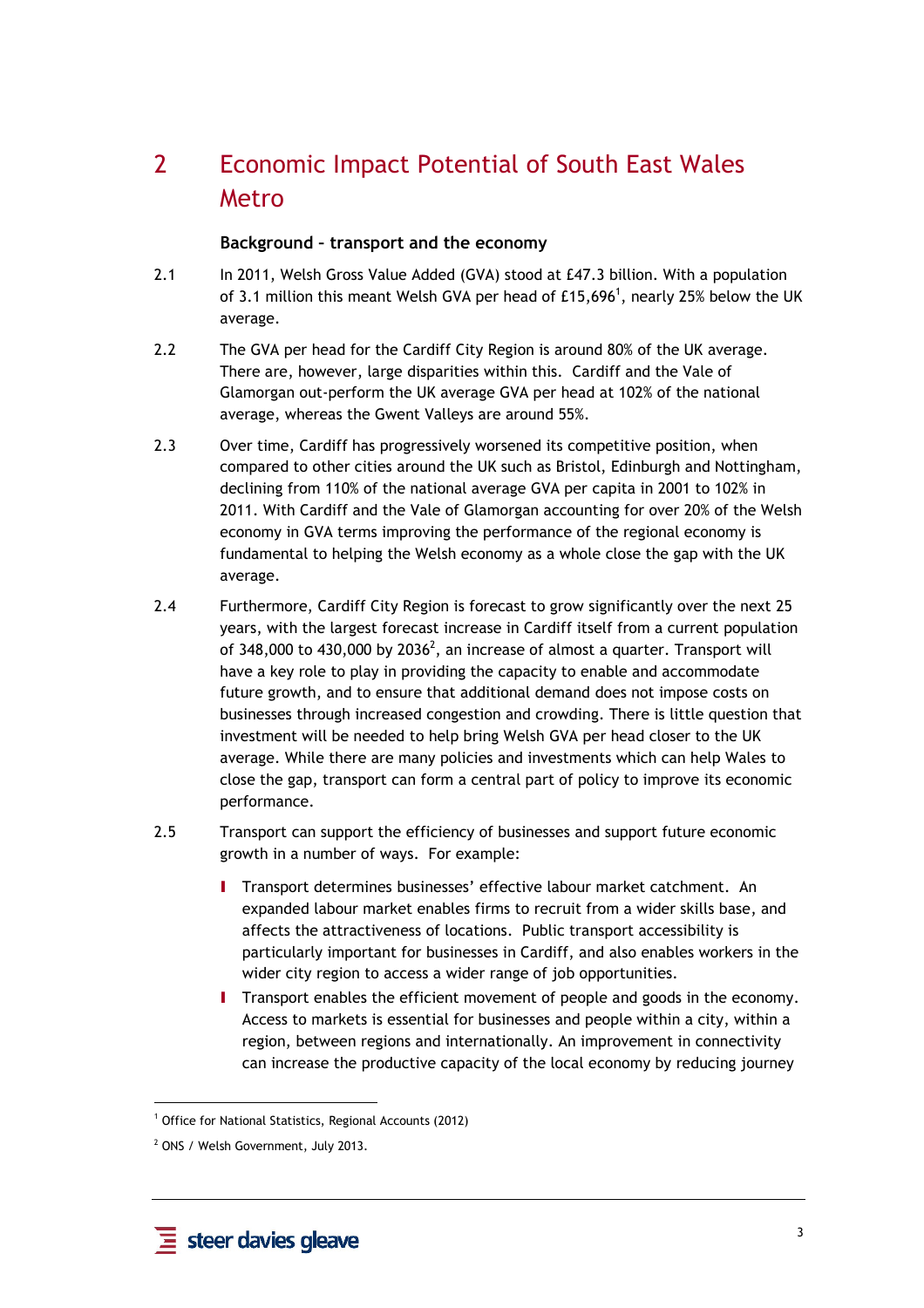times (e.g. between Cardiff and Newport) and congestion (e.g. along the M4 junctions to and from Cardiff), as well as improving connectivity between key points and increasing capacity on the rail and public transport networks (e.g. along the East-West corridor of the Valleys). Some of these benefits accrue to users, while others may influence productivity and spending in the economy.

- I In addition, a transport intervention can bring wider benefits by facilitating the growth of business clusters in the larger cities (for instance around the designated Enterprise Zones and development sites) and improving the functioning of the labour market regionally through more efficient labour matching and agglomeration economies.
- I Transport factors can be important in attracting inward investment. For the Cardiff City Region strategic connectivity on the M4 / Great Western Main Line corridor and to/from Cardiff Airport is vital, but needs to be complemented with strong intra-regional connectivity.
- I The role of transport is critical in the context of future population and employment growth, transport provides the accessibility and capacity to accommodate growth, while ensuring the network as a whole operates efficiently. As much of the growth is forecast for the Cardiff City Region, public transport improvement will be key to supporting growth and encouraging modal shift that will mitigate the impact on the highway network.

#### **Potential Economic Benefits of Cardiff Metro**

2.6 In this section we present in more detail the potential economic benefits and conceptual framework that can be developed to estimate potential benefits to the Welsh economy from the Metro. As the scheme is developed further and additional details are determined, the economic impacts from the scheme could be estimated in a more accurate way and with greater granularity.

#### **Improving Business Efficiency**

- 2.7 The implementation of the Metro would have a direct economic benefit to businesses through a reduction in the generalised cost of travelling, through more frequent and reliable services and shorter journey times. Such a benefit to business travel results in a direct productivity (GVA) benefit to the economy.
- 2.8 Take the case of a professional working for Admiral in Newport, who needs to travel between different offices across the region. Improved frequency and reliability of the transport system helps to reduce the amount of time spent travelling, resulting in a direct productivity benefit to the employee and firm. As a result the insurance company would be able to increase wages, reduce prices, increase output and/or increase its profits. These types of business benefits arising from journey time savings would be enjoyed by a variety of firms across the region.
- 2.9 There are two drivers of the efficiency benefit from the Metro. First, improved public transport services will lower business travel costs for business trips made by public transport. Second, the modal shift that could occur as former car users are encouraged to use public transport means that the road network becomes less congested, and these reduce the cost of road-based business trips.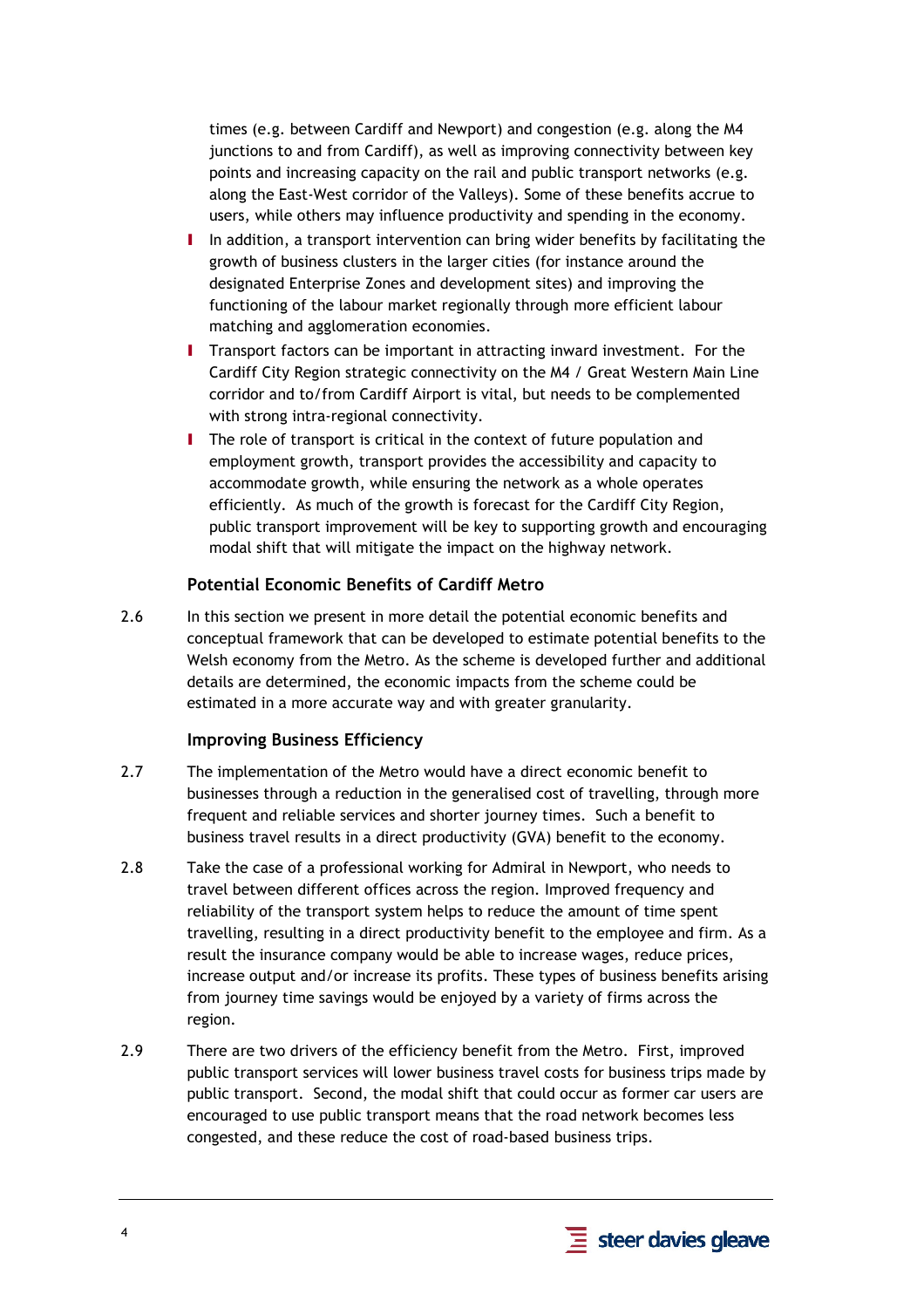#### **Wider economic benefits – Encouraging Urban Agglomeration**

- 2.10 Following the guidance issued by the UK Department for Transport (DfT) in 2005, the assessment of economic benefits from transport has begun to include a wider set of benefits, including those triggered by agglomeration economies, imperfect competition and labour market dynamics.
- 2.11 Agglomeration benefits are, for urban areas, the largest of these benefits and have been found to typically add between 5% and 40% to the conventionally measured transport appraisal benefits. Agglomeration benefits effectively relate to the benefits of business clustering, in particular to the concentration of financial and business services in city centre locations. The evidence suggests that encouraging clustering, measured by 'effective density', can increase the overall productivity of all firms, and increase overall GVA. Cardiff has a number of key characteristics that provide significant potential for productivity benefits from agglomeration; it is the capital city and the centre of government, has the highest employment levels and existing productivity in Wales, has a high proportion of business and financial services (nearly 40% of the sector in South East Wales) and has good strategic connections to important UK and international markets, and is expected to grow significantly in the next decades. Metro has the potential to increase the 'effective density' of firms by reducing travel costs and effectively bringing them closer together.
- 2.12 A higher concentration of firms in a given location leads to a series of agglomeration benefits, including the following opportunities for businesses:
	- I Sharing intermediate inputs in the production process, increasing the potential market for firms along different stages of the supply chain;
	- I Drawing upon a wider pool of labour, ensuring better matching between supply and demand; and
	- I Sharing knowledge thanks to greater proximity and the ability to pick up new ideas.

#### **FIGURE 1 POTENTIAL AGGLOMERATION IMPACTS OF THE METRO**



- 2.13 Density is best achieved at the urban level and thus cities have become the engines of national economic development. Cardiff's population has grown by 11% between 2001 and 2011 and the number of jobs has grown by 17%. The city's population is expected to grow to 430,000 by 2030.
- 2.14 Companies have set up their headquarters in the city with a view to benefit from proximity to other businesses. For instance, a specialist team set up within the Deloitte practice in Cardiff to combat threats facing the accountancy profession,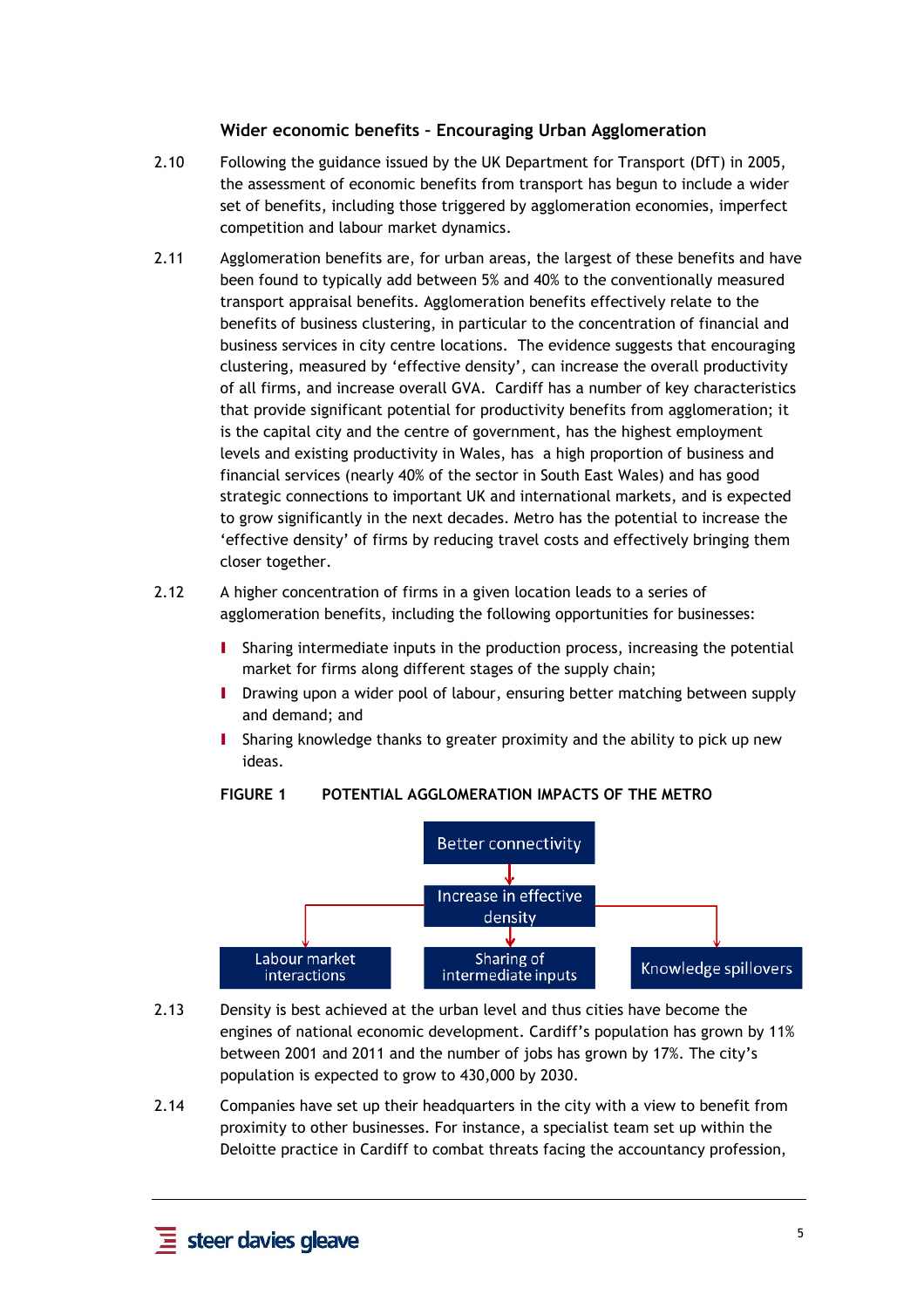has grown to become a multi-functional research and compliance unit against international fraud and terrorism related to money-laundering. The ability to recruit skilled consultants from other firms to set up this unit was crucial for its success, showing the importance of knowledge sharing triggered by density, as well as the ability to recruit the right employee profile.

- 2.15 Likewise, 'effective density' can be expressed as geographical proximity in terms of journey times between different locations. Reducing travel times leads to higher effective densities and accelerates agglomeration without the need for permanent relocation of businesses and residents. This is why transport investment is instrumental to promote local economic development, especially in the context of the polycentric and fragmented South East Wales Region.
- 2.16 The introduction of high quality rapid transit has the potential to generate higher effective densities both around key terminal destinations and along the new transport corridors. As outlined in our analysis above, the Metro could substantially increase the employment capacity of the region. This will trigger an increase in effective density. As a result, the benefits of increased agglomeration could be calculated by multiplying the change in effective density by the agglomeration coefficients suggested by the DfT<sup>3</sup>. The resulting change in the agglomeration index would need to be multiplied by the economic output attributable to the sectors reputed to be affected by these benefits.
- 2.17 Assessments of the wider economic benefits resulting from transport investment have been undertaken for several other schemes across the UK. These indicate that a variable range of positive outcomes can be expected from improved accessibility. The following table summarises the main findings for a series of projects, expressed in terms of their proportion of (conventional) direct benefits.

| Location           | <b>Transport scheme</b>                | Wider impacts as a proportion<br>of conventional benefits |
|--------------------|----------------------------------------|-----------------------------------------------------------|
| London             | Crossrail investment                   | 56%                                                       |
| <b>Tees Valley</b> | Metro system with tram-train links     | 26%                                                       |
| Leeds              | Urban area public transport investment | 18%                                                       |
| Plymouth           | Rail service frequency improvements    | 11%                                                       |

**TABLE 2.1 WIDER ECONOMIC BENEFITS OF TRANSPORT – UK REVIEW** 

Source: Rognlien (2010)

#### **Commuting and Labour Market Benefits**

2.18 Access to labour markets is vital to existing businesses, and can be a key factor in determining where firms choose to locate. Enhanced accessibility provided by Cardiff Metro would increase the effective labour market of firms in the City Region. For residents, transport accessibility can provide then with access to employment opportunities and increase their job search horizons. The city region



 3 Graham, D et al (2010), The spatial decay of agglomeration economies: estimates for use in transport appraisal, LSE and Imperial College, London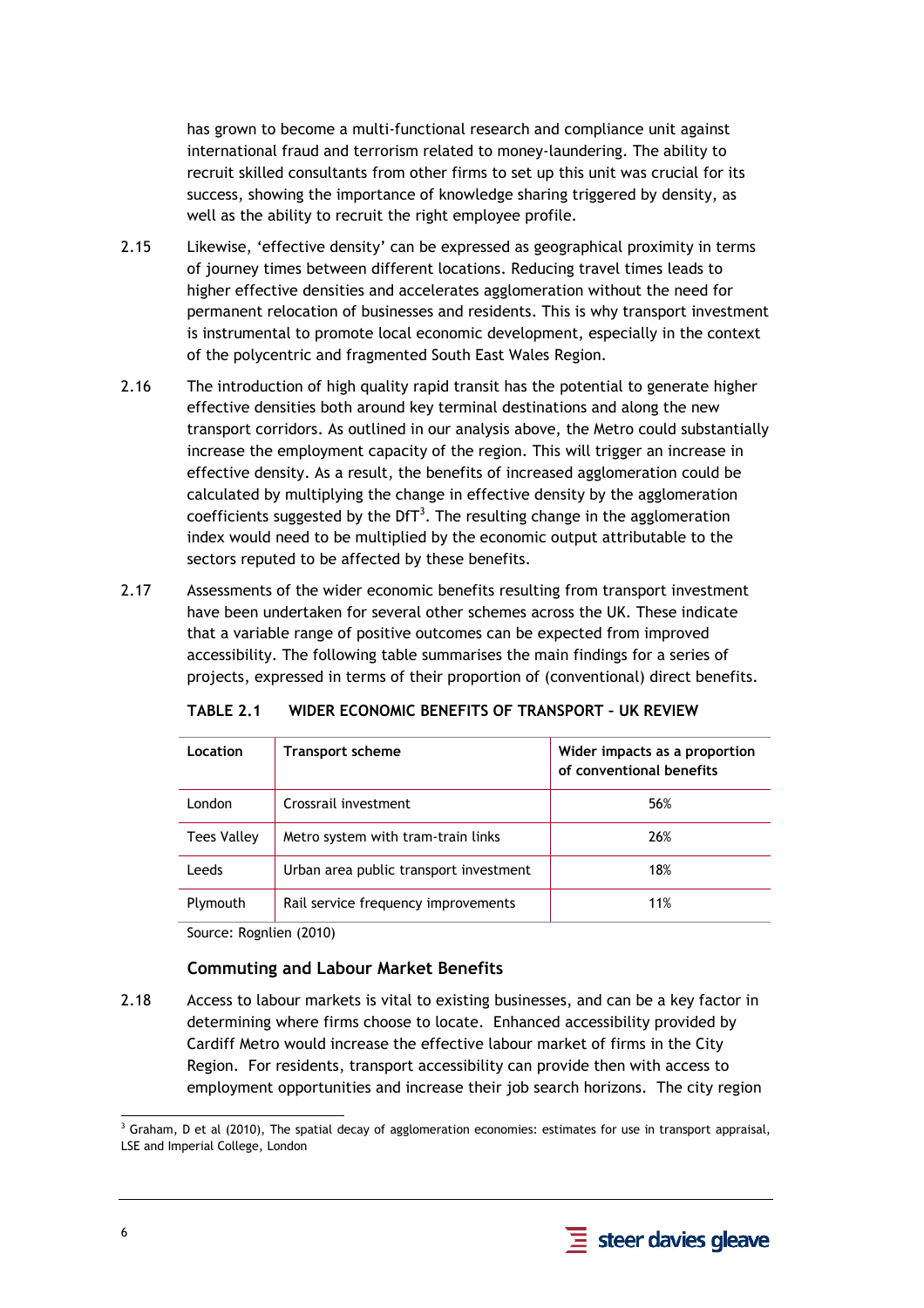of Cardiff encompasses both the lowest (Blaenau Gwent/ Merthyr), and the highest (Cardiff / Vale) GVA per capita in Wales, and the Metro has the potential to both support the overall growth of the economy and to reduce inequalities within the City Region by providing better connecting areas of deprivation with those where growth is likely to occur.

#### *Labour supply impacts*

- 2.19 When individuals make decisions about whether to work, how much to work and where to work, they take many factors into account. Importantly they balance the financial gains (i.e. 'take-home wage') against what we may call personal costs (e.g. giving up spare time). If the financial returns to work increase or the personal costs decrease, more individuals are likely to choose to work, whilst some of those who already do will decide to work more or in more productive (and more demanding) jobs.
- 2.20 Since the monetary costs of travelling to work reduce the financial gains from working, and commuting time costs increase the personal costs, the time and cost of commuting are therefore a deterrence to productivity. Investment in the Metro would reduce both types of commuting costs and therefore lead to an increase in productivity and a resulting change in employment, in the form of:
	- **I** An increase in the number of people working; and
	- **I** A change towards more productive jobs.
- 2.21 Labour market impacts will be beneficial in the context of South East Wales, given that barriers to efficient recruitment by key employers currently exist. A number of businesses, including Centrica in Cardiff and Admiral in Newport, have publicly stated that the commuting experience of their staff has a direct impact on retention rates, as well as on recruitment processes.
- 2.22 The Metro would help overcome these barriers by providing smoother and more direct access to key employment areas from the wider region, including the Ebbw Valley and Blaenau Gwent. Better public transport links are not only needed to make commuting easier at peak times, but also to support business shift patterns and weekend operations. The younger section of the workforce (and those experiencing youth unemployment), who tend to rely more heavily on public transport given lower car ownership levels, will particularly benefit from improved access to jobs.

#### *Sustainable Commuting*

2.23 The Metro has a role in encouraging future economic growth to take place in a more sustainable manner. Currently most travel-to-work trips into Cardiff are made by car (58%), while the proportion of sustainable travel-to-work trips diminishes with the distance of commuting<sup>4</sup>. In the short-term Metro could encourage modal shift and increase the effective capacity of both the public transport and highway networks, while in the longer-term improved levels of public transport accessibility will increase the relative attractiveness of locations

 $\overline{a}$ 4 Cardiff Local Development Plan Background Technical Paper No.12, October 2012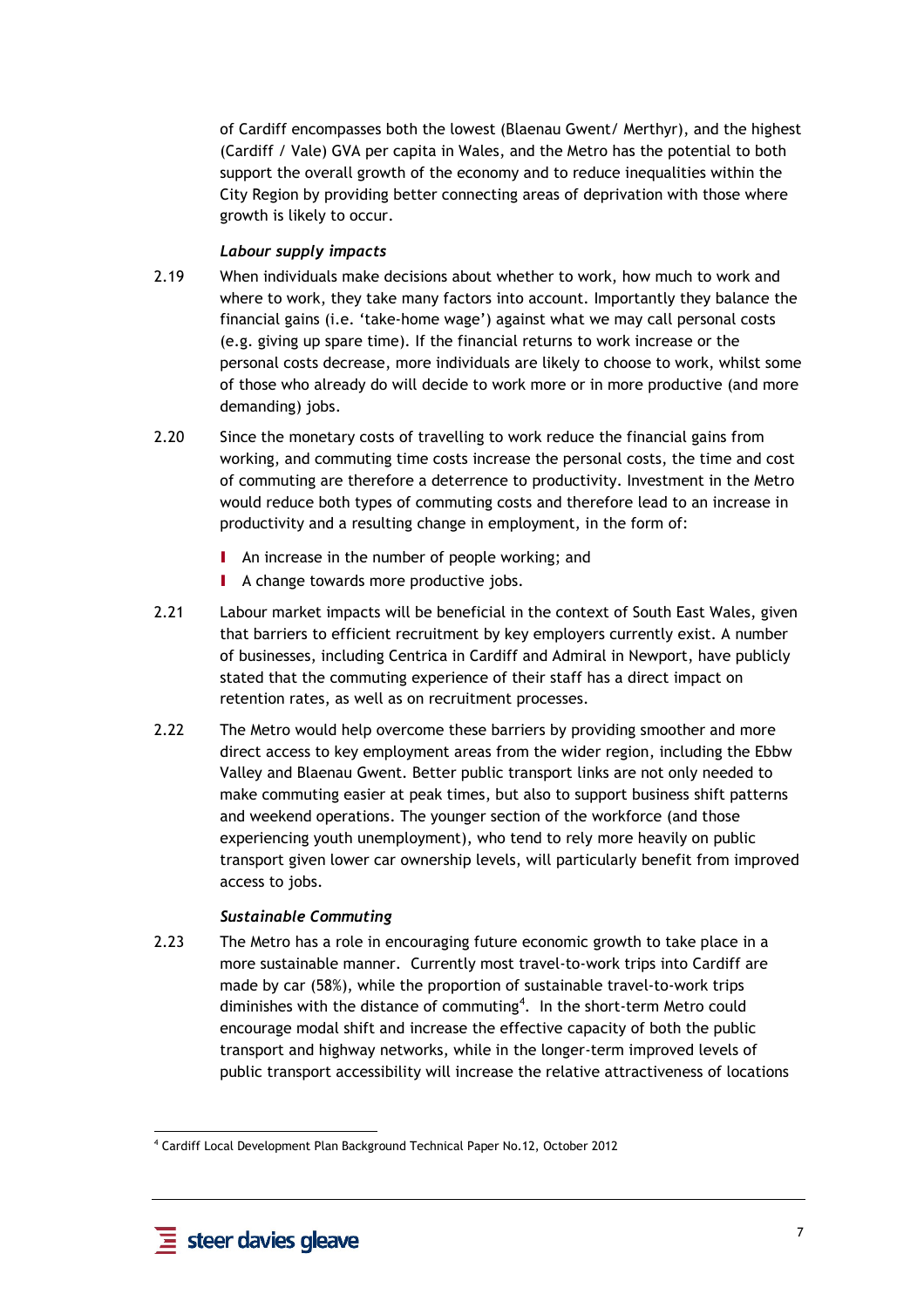and sites that are accessible by public transport, encouraging more sustainable patterns of land use.

#### *Valuing Potential Commuting Benefits*

- 2.24 The valuation of commuting benefits within economic appraisal is based upon the overall time savings that accrue to commuters. This time saving represents the 'first order' effect of the transport intervention which can lead, in turn, to responses such as those outlined above such as change in job location or more people entering the labour market.
- 2.25 We have undertaken an illustrative assessment of the potential benefit of the Metro given an assumed time saving per trip $^5$ . On the basis of 100,000 commuters gaining an average 5 minutes reduction of journey and/or waiting times (resulting from improved frequency and/ or reliability) across the entire commuter network for Cardiff and Newport (both for public transport, rail and road users), the potential benefits could be nearly £30 million per year, in current prices<sup>6</sup>. Should the average time savings rise to 10 minutes per journey, benefits could total over £55 million a year.

#### **Supporting Employment Growth**

- 2.26 The Metro has the potential to provide direct economic benefits by unlocking employment opportunities, and thus has the potential to reduce unemployment in the region. There are a number of ways in which this could occur:
	- **I** Providing the transport links that are necessary to provide the access and capacity to enable employment sites to develop. In this case jobs are effectively dependent on the provision of transport.
	- I Increasing the accessibility, attractiveness and viability of employment sites and locations. Making locations and sites more attractive can increase the scale and/or density of development, and help bring forward development sooner that it would otherwise occur.
- 2.27 Appendix A presents an assessment by Jones Lang LaSalle (JLL) of the potential for the strategic sites identified as part of the study. For each site the development potential, or ambition, for commercial and/or residential use is set out.
- 2.28 In order to understand the potential scale of the value of delivering increased employment capacity, the strategic sites identified as having potential for employment developments have been assessed. On the basis of assumed employment densities<sup>7</sup> the potential number of employees accommodated by the developments can be estimated. It can then be assumed that the economic impact of each additional job is equivalent to the average GVA per job for Cardiff $8$ .



<sup>-</sup><sup>5</sup> Note that this refers to 'generalised travel time', which is a composite measure capturing benefits from increased frequencies, journey time reductions and quality improvements.

 $<sup>6</sup>$  Assuming return trips 232 days of year and DfT value of time for commuting</sup>

<sup>&</sup>lt;sup>7</sup> Indicative employment density for B1 type (office space) and B8 type (storage and distribution) - Employment Densities Guide, 2nd edition (2010) by OffPAT and the Homes & Communities Agency

 $^8$  ONS, Nominal (unsmoothed) GVA per filled job; by NUTS 2 and NUTS 3 subregions, GVA for Cardiff and the Vale of Glamorgan is £39,313 (2010)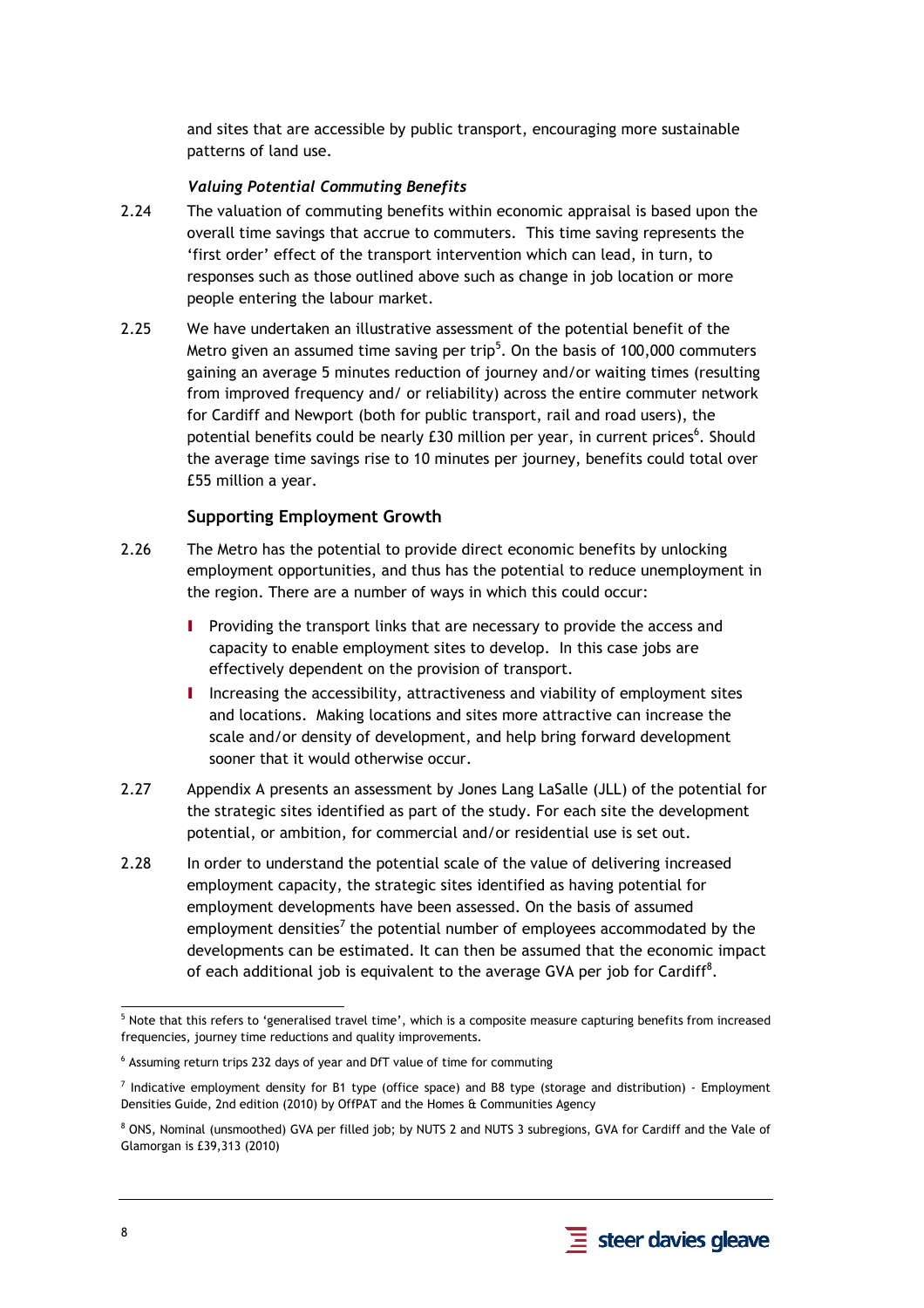- 2.29 On the basis of this approach Table 2.2 presents the potential economic impact resulting from the provision of employment accommodation for each strategic site.
- 2.30 It is anticipated that investment in Metro will increase the likelihood that the development ambitions for the strategic sites are met. It may also accelerate the development window for each site and encourage greater density where areas are well served by Metro, e.g. around a station. Metro can therefore support the delivery of a proportion of the estimated economic impact.

| <b>Strategic Site</b>                     | Employment<br>space potential<br>(m <sup>2</sup> ) | <b>Typical</b><br>employment<br>density (m <sup>2</sup> /FTE) | Employment<br>capacity | <b>Potential</b><br>economic impact<br>(fm 2010) |
|-------------------------------------------|----------------------------------------------------|---------------------------------------------------------------|------------------------|--------------------------------------------------|
| <b>Central Cardiff Enterprise</b><br>Zone | 93,000                                             | 12                                                            | 7,750                  | 304.7                                            |
| Cardiff Bay                               | 46,000                                             | 12                                                            | 3,833                  | 150.7                                            |
| North West Cardiff                        | 23,000                                             | 12                                                            | 1,917                  | 75.3                                             |
| <b>Newport City Centre</b>                | 46,000                                             | 12                                                            | 38,333                 | 150.7                                            |
| Llantrisant / Talbot Green                | 46,000                                             | 46                                                            | 1,000                  | 39.3                                             |
| Treforest Ind Estate / Taffs<br>Well      | 46,000                                             | 66                                                            | 697                    | 27.4                                             |
| The Works, Ebbw Vale                      | 19,000                                             | 66                                                            | 288                    | 11.3                                             |
| Pill/South Newport                        | 46,000                                             | 60                                                            | 767                    | 30.3                                             |
| Glan Llyn/Celtic Business<br>Park         | 139,000                                            | 60                                                            | 2,317                  | 91.0                                             |
| Duffryn / Celtic Lakes                    | 209,000                                            | 63                                                            | 3,317                  | 130.4                                            |
| Pontypridd Town Centre                    | 4,600                                              | 12                                                            | 383                    | 15.1                                             |
| St Athan / Airport Ent. Zone              | 46,000                                             | 73                                                            | 630                    | 24.8                                             |

#### **TABLE 2.2 EMPLOYMENT CAPACITY OF STRATEGIC SITES**

Source: JLL analysis of Strategic Sites

2.31 Assessments of direct economic benefits resulting from transport investment have been undertaken for other schemes across the UK. These indicate that a variable range of positive outcomes can be expected from improved accessibility. The following table summarises the main findings for a number of projects.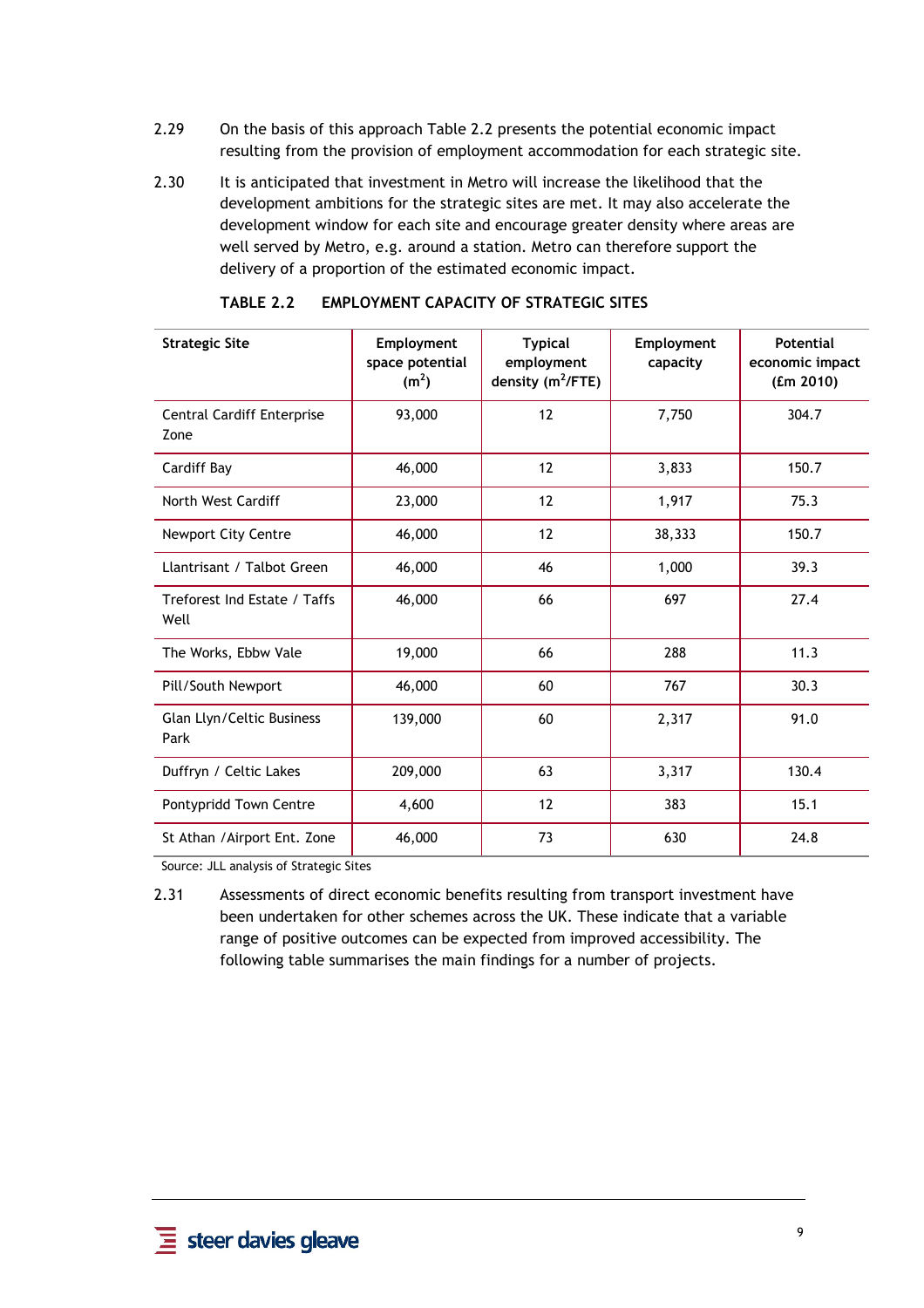| Location           | <b>Transport scheme</b>               | <b>Economic benefits</b>                                | Source                                     |
|--------------------|---------------------------------------|---------------------------------------------------------|--------------------------------------------|
| Nottingham         | Express transit - Light               | 10,000 additional jobs in                               | <b>Full business</b>                       |
|                    | rail                                  | Greater Nottingham by 2021                              | case 2010                                  |
| Wolverhampton      | Multi-modal station                   | 22,300 $m2$ of office space,                            | <b>City Centre</b>                         |
|                    | interchange                           | capacity for 1,500 jobs                                 | Prospectus 2012                            |
| Manchester         | Rail hub and service                  | £1.5 billion rail user benefits                         | Network Rail                               |
|                    | improvements                          | NPV (60 years, 2002 prices)                             | Study 2009                                 |
| <b>Tees Valley</b> | Metro system with<br>tram-train links | >1,700 additional jobs by 2016<br>across the sub-region | <b>CEBR Economic</b><br>Assessment<br>2008 |
| Plymouth           | Rail service timetable                | City Region GVA higher by £9                            | <b>Steer Davies</b>                        |
|                    | changes                               | million in 2026                                         | Gleave 2012                                |

#### **TABLE 2.3 DIRECT ECONOMIC BENEFITS OF TRANSPORT IN THE UK**

- 2.32 In addition to the long-term employment potential generated by the Metro, a further one-off boost in local employment will be added during the construction phase. A typical multiplier effect for construction investment in Wales is around £1.76 generated for every £1 spent $^9$ . The proportion of activities along the construction supply chain that take place in Wales will also determine the specific multiplier of the Metro investment.
- 2.33 On the basis of the high-level estimate of the investment cost in Metro the generated multiplier impact would be around £3.3bn (excluding any displacement effects).
- 2.34 Overall, better connectivity resulting from the Metro therefore has the potential to stimulate the provision of greater capacity to accommodate potential new jobs in the area. The key relationships between improvements in connectivity, job opportunities and their related benefits are summarised in Figure 2 below.
- 2.35 This diagram recognises the knock-on effects that better job opportunities could have on the economy, including the following:
	- I Greater viability of transport schemes given the increase in commuting flows
	- I Additional induced consumption at the local level as more people take up jobs
	- I Enhanced attractiveness for new businesses given the wider accessibility of labour



 $\overline{a}$ 

<sup>9</sup> Chandler KBS (2013), Tracking the benefits of construction investment, Welsh Assembly Government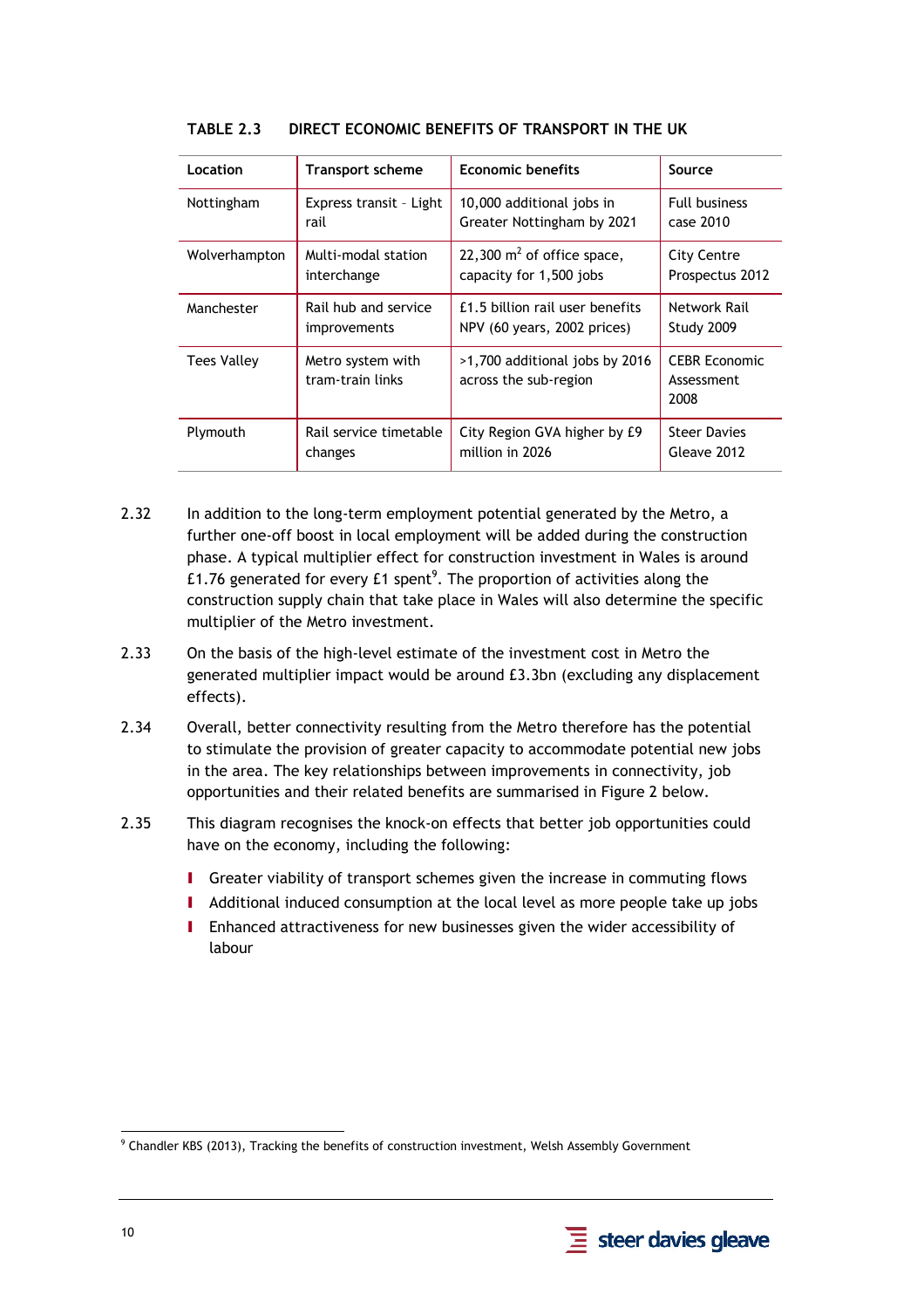#### **FIGURE 2 POTENTIAL EMPLOYMENT IMPACTS OF THE METRO**



#### **Supporting Housing Delivery**

- 2.36 The population of Cardiff is forecast to increase by a quarter over the next twenty years. Improved public transport can potentially help in the delivery of housing through similar mechanisms as for employment: it can directly enable housing to take place on otherwise poorly accessible locations and it can increase viability, scale and density of housing.
- 2.37 The Metro proposals could enable urban regeneration and unlock the construction of new residential and commercial spaces around key transport hubs and stations.
- 2.38 Of the sites identified in Appendix A by JLL, the Cardiff North-West Corridor provides the greatest proposals for housing. In the Local Development Plan 2006- 2026, the indicative master plan included in the candidate site submission proposes a segregated public transport corridor running centrally through the site and providing a rapid and direct public transport connection to the city centre and Cardiff Bay areas. It is therefore recognised that good quality public transport, such as the Metro proposals, has the potential to unlock a major urban expansion of more than 7,000 houses.
- 2.39 As with investment in transport infrastructure, the generated multiplier impact of housing construction can be estimated. For the North-West Corridor this would amount to around  $£1.2$ bn $^{10}$ .
- 2.40 Improving transport accessibility and helping increase housing supply are factors in making Cardiff as a whole a more attractive place to live through better connecting housing and jobs and maintaining the affordability of housing as additional housing supply would, other things being equal, moderate increases in house prices. The combination of the transport accessibility delivered by Metro, and potential impacts in helping increase housing supply, therefore have a role in accommodating and supporting the forecast growth of Cardiff.

<sup>-</sup> $10$  Based on average cost of construction as advised by JLL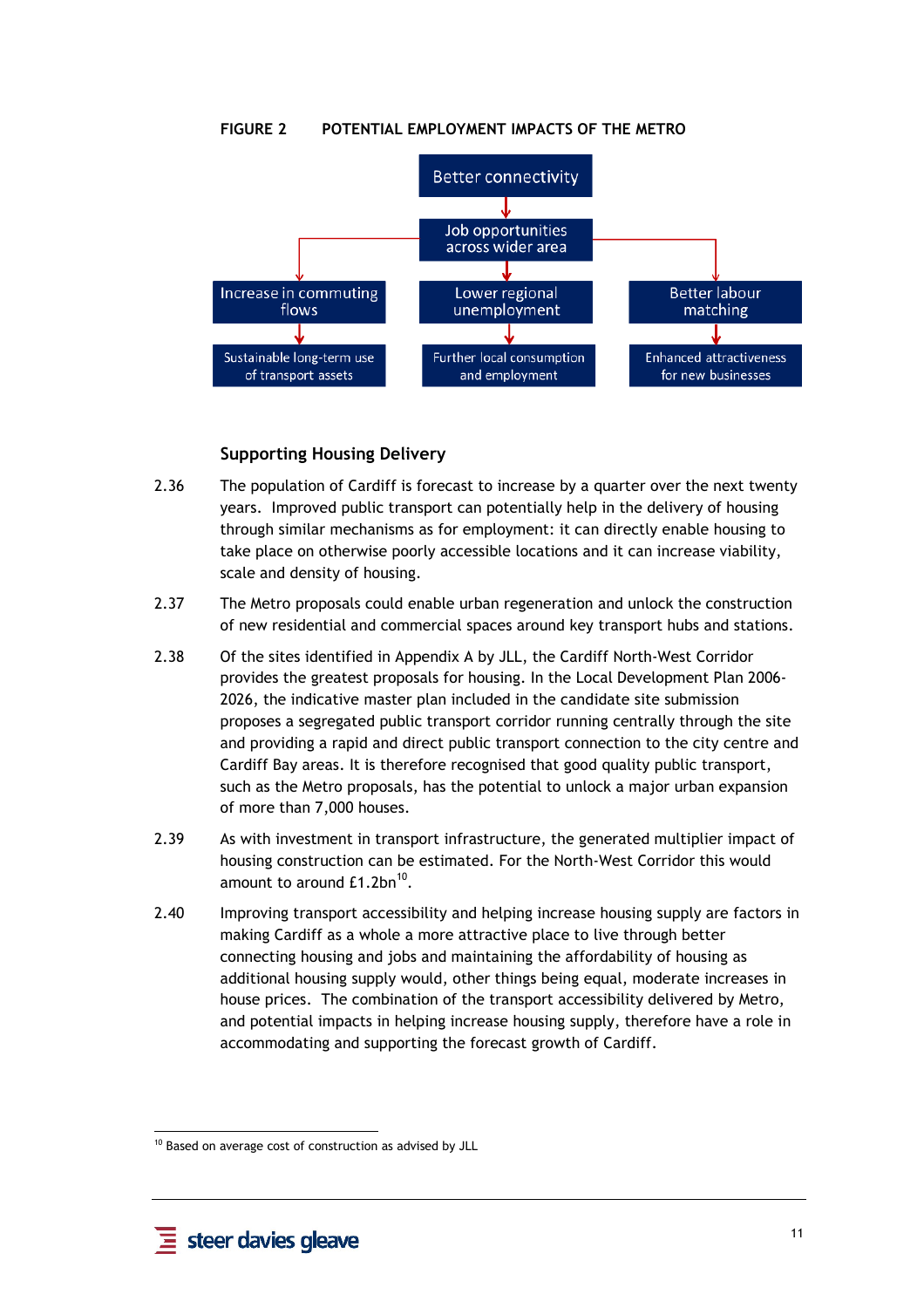#### **Property market impacts**

- 2.41 An additional set of impacts likely to be generated by Metro investment is related to the property market. These will include both a positive impact on land values around key transport nodes, and an enabling impact on development being brought forward.
- 2.42 Land values often increase as a result of public investment in infrastructure, for example a new transport scheme. Any uplift in land values is likely to translate into higher rental values for residential as well as commercial property.
- 2.43 Evidence from a range of studies supports the view that transport schemes have a positive impact on land values. For instance, rail stations have the potential to raise land values in the surrounding area. Evidence<sup>11</sup> suggests that moving 250 metres closer to a station has the potential to increase residential property values by around 2.4% and commercial property values by 0.1%.
- 2.44 Further evidence<sup>12</sup> on rapid transit is available from North America. Based on average values for the US and benchmarks from the Government of Canada, a bus rapid transit scheme would have a modest positive impact, creating a 2-4% premium on residential and office space and 1-2% premium on retail property values within a 400-metre radius of stations.
- 2.45 Light rail schemes have the potential to lead to higher premiums, partly because of lower negative externalities such as pollution and of lower susceptibility to local traffic conditions. Prices for residential property have increased by around 20% in Newcastle<sup>13</sup> along the new metro (as opposed to comparable properties elsewhere in the city), while uplifts of around 10% have been witnessed along the Altrincham metro line in Manchester. Similarly, evidence from Freiburg indicates a rent premium of 15-20% for offices in the city centre with direct access to the tram, as opposed to offices without.
- 2.46 The Nottingham Tram represents another example of transport-led property impacts. With the opening of the Nottingham Tram Line One linking Hucknall to the main railway station, journey times have been reduced by around one-third and public transport use has increased by 25% along the corridor. Residential development in Ashfield, where the Hucknall terminus is located, has seen a faster increase in the housing stock than in Nottingham and the national average<sup>14</sup>.
- 2.47 It is forecast that the Metro would deliver significant improvements in transport accessibility to more than 300,000 dwellings within a 800m catchment<sup>15</sup>. Given the average property price for residential dwellings in Wales was around £115,000 in

 $\overline{a}$ <sup>11</sup> Steer Davies Gleave (2011), "The value of station investment", Research for Network Rail

<sup>&</sup>lt;sup>12</sup> Steer Davies Gleave (2008), "VIVA Benefits Case", Research for Metrolinx

<sup>&</sup>lt;sup>13</sup> Hass-Klau, C et al (2004), Economic Impact of Light Rail: The Results of 15 Urban Areas in France, Germany, UK and North America

 $14$  CBI (2012), Locally grown - Unlocking business potential through regeneration

<sup>&</sup>lt;sup>15</sup> Based on catchment analysis undertaken by Capita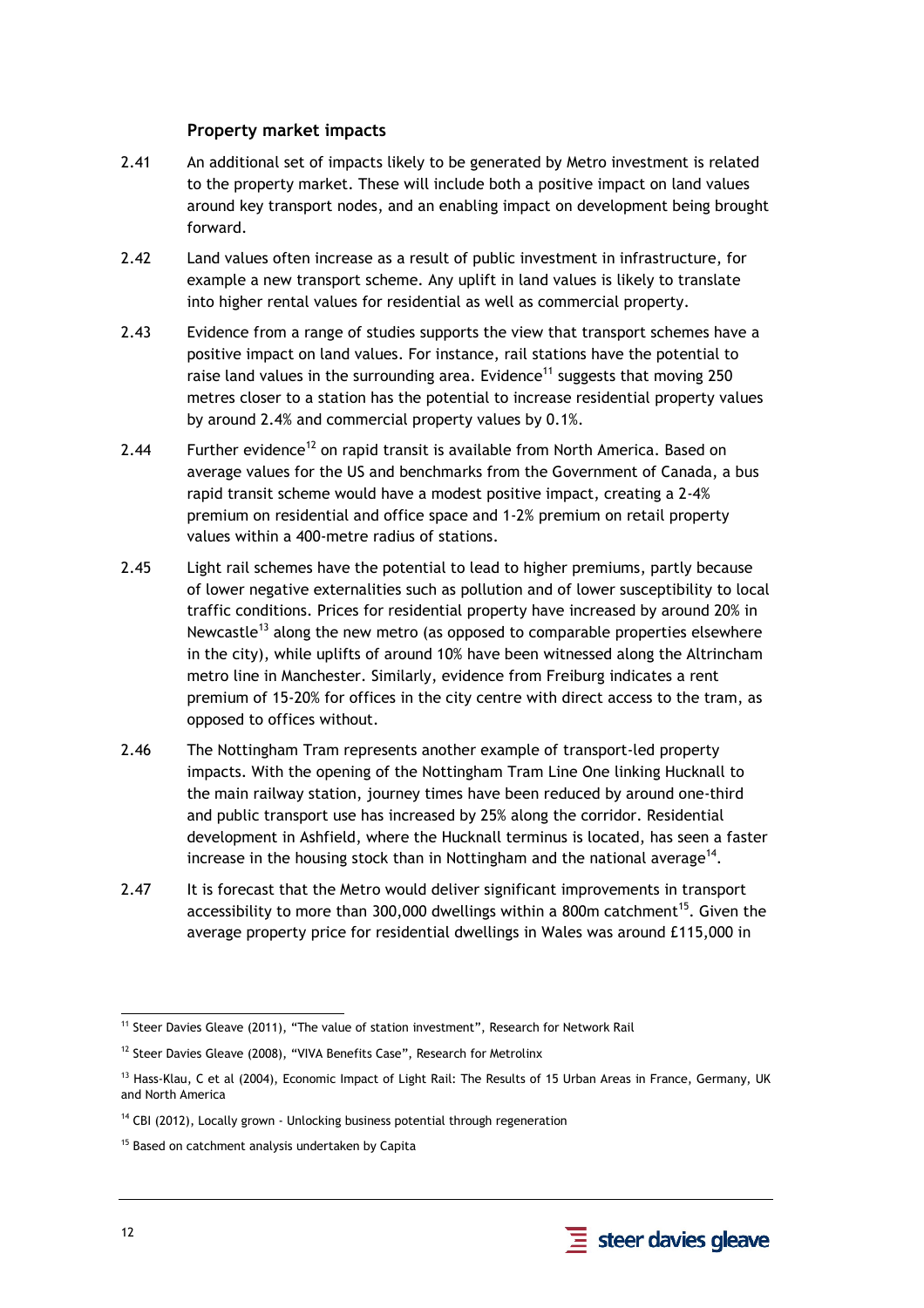July 2013<sup>16</sup>, if Metro was to result in a 1% uplift in residential values this would equate to an overall land value uplift of around £380 million.

#### **Environmental and social benefits**

- 2.48 The improvement in rail and rapid transit connectivity provided by the Metro has the potential to deliver environmental benefits to the region by incentivising modal shift from road to more sustainable transport modes. Currently transport accounts for over 12% of CO2 emissions in Wales<sup>17</sup> and the road-based commuting patterns in South East Wales contribute to this figure, with 24% of CO2 emissions in Cardiff coming from road-based transport. A direct environmental benefit of modal shift would be a reduction in CO2 emissions from road transport.
- 2.49 The impact of this can be estimated with reference to a recent report<sup>18</sup>, which modelled the potential impact of rolling out a Smarter Choices programme across Wales, leading to a reduction in car vehicle kilometres of 11% and a consequent modal shift to rail and bus. The report argues that such a modal shift would result in a reduction of around 200,000 tonnes of CO2. In perspective, we estimate this to be the equivalent of a reduction of 0.5% in CO2 emissions across Wales, all other things being equal. In addition, the report also suggests that increasing rail and bus patronage would have an economic impact for Wales, mainly because public transport is a service that cannot be imported (as fuel can). An 11% reduction in car trips is expected to stimulate the creation of around 300 new jobs.
- 2.50 Following further development of the Metro proposals a similar estimation could be carried out to assess its environmental benefits, in relation to its expected modal shift impact.
- 2.51 At the same time, modal shift could reduce overall road traffic levels which would result in fewer traffic collisions and associated injuries and fatalities. The reduction in accidents has economic benefits through avoiding lost productivity of casualties and reducing direct costs from police response, hospital care etc., as well as a broader societal benefit from reduced loss and suffering.
- 2.52 Figure 3 illustrates the potential sources of socio-environmental benefits which arise from improved public transport connectivity.

<sup>-</sup><sup>16</sup> Land Registry - House Price Index July 2013, published 29 August 2013

<sup>&</sup>lt;sup>17</sup> National Assembly for Wales - Greenhouse Gas Emissions in Wales, February 2013

<sup>&</sup>lt;sup>18</sup> Stop Climate Chaos Cymru (March 2011), Cutting Carbon: Creating Jobs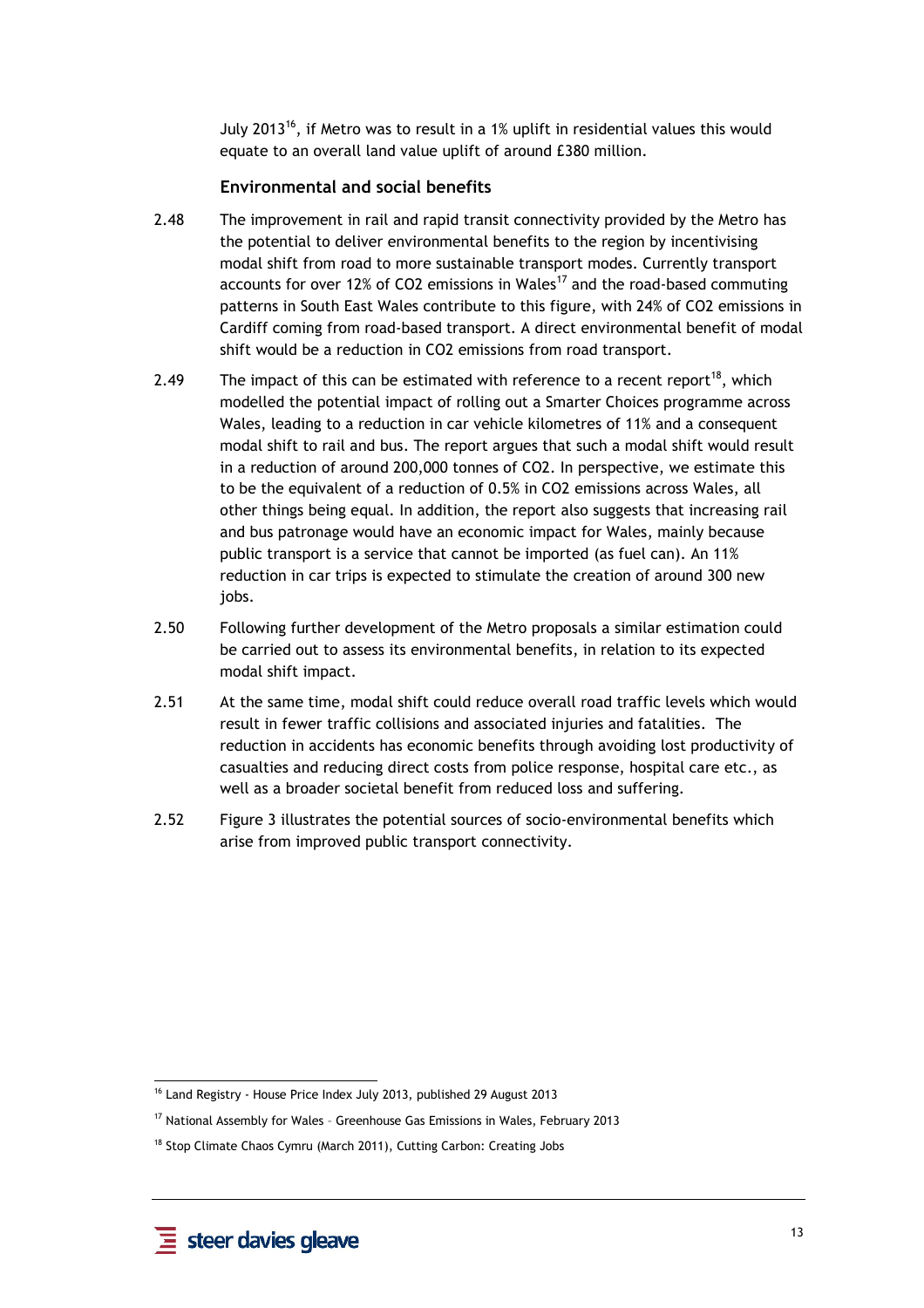#### **FIGURE 3 POTENTIAL SOCIO-ENVIRONMENTAL IMPACTS OF THE METRO**



#### *Other Societal Benefits*

- 2.53 Other direct economic impacts would materialise. These include the personal time/cost savings for people due to the enhanced accessibility for residents of the region to local services such as public offices, hospitals and schools. Leisure travel will also be facilitated with a potential increase in tourist trips across the region. While these impacts will not directly increase business productivity, they highlight the potential for an increase in economic benefits to society and tourism as a result of enhanced connectivity.
- 2.54 A less congested road network is also likely to require relatively lower investment over the coming decades in terms of new construction as well as maintenance. These savings to public budgets could accrue as an additional long-term benefit of the Metro investment, and could be estimated as a fraction of the public construction procurement budget for Wales<sup>19</sup>.

#### **The benefits of strategic linkages and access to gateways**

- 2.55 The Metro will provide the necessary improvements to intra-regional connectivity between Cardiff, Newport and the Valleys, delivering a range of potential economic benefits to the area. However the extent to which these benefits will materialise does not only depend upon local accessibility, but also upon the degree of inter-regional connectivity between the region and the rest of the UK.
- 2.56 Better intra-regional connectivity will be especially important in order to achieve the following objectives:
	- I Attract businesses and investment to Cardiff and the wider area. The full potential of new residential and employment sites will be unlocked provided that they are considered as viable locations both in the local and national context, especially for companies operating across the UK.
	- I Reinforce the wider economic benefits to the region. Linking South East Wales with better connections to the economic powerhouses of the UK will ensure that agglomeration and labour market impacts can accrue by widening the accessible network of firms and workers.
- 2.57 Enhanced intra-regional connectivity is therefore key to ensuring that the local economic benefits arising from transport investment are maximised.



<sup>-</sup> $19$  This is in the order of £850 million annually, based on Welsh Government Assembly figures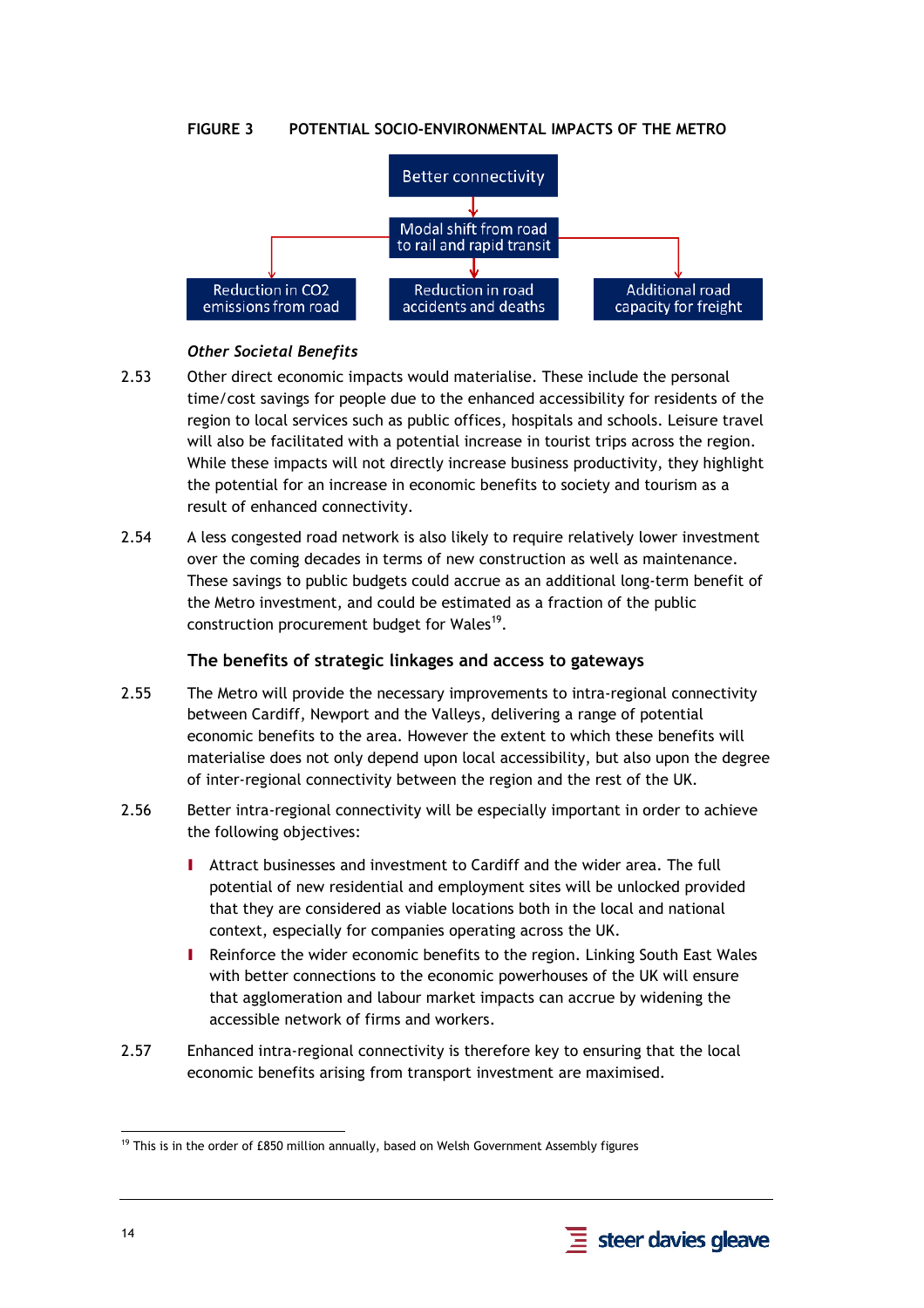#### *The impacts of different connectivity options*

- 2.58 The types of connectivity that the Metro interventions could support will determine the level and nature of the benefits arising.
	- I City-region to city connections these will generate benefits for businesses, commuters and passengers from shorter journey times to key economic hubs such as London and Birmingham from Cardiff and Newport
	- I City-region to airport connections these will generate benefits for businesses from direct access to international gateways such as Cardiff and Heathrow airports, including the possibility for companies to expand into international markets
	- I City-region to rail hub connections these will generate benefits to passengers and commuters from including South East Wales within the new rail corridors that would arise from the completion of Crossrail, as well as from the proposed HS2 project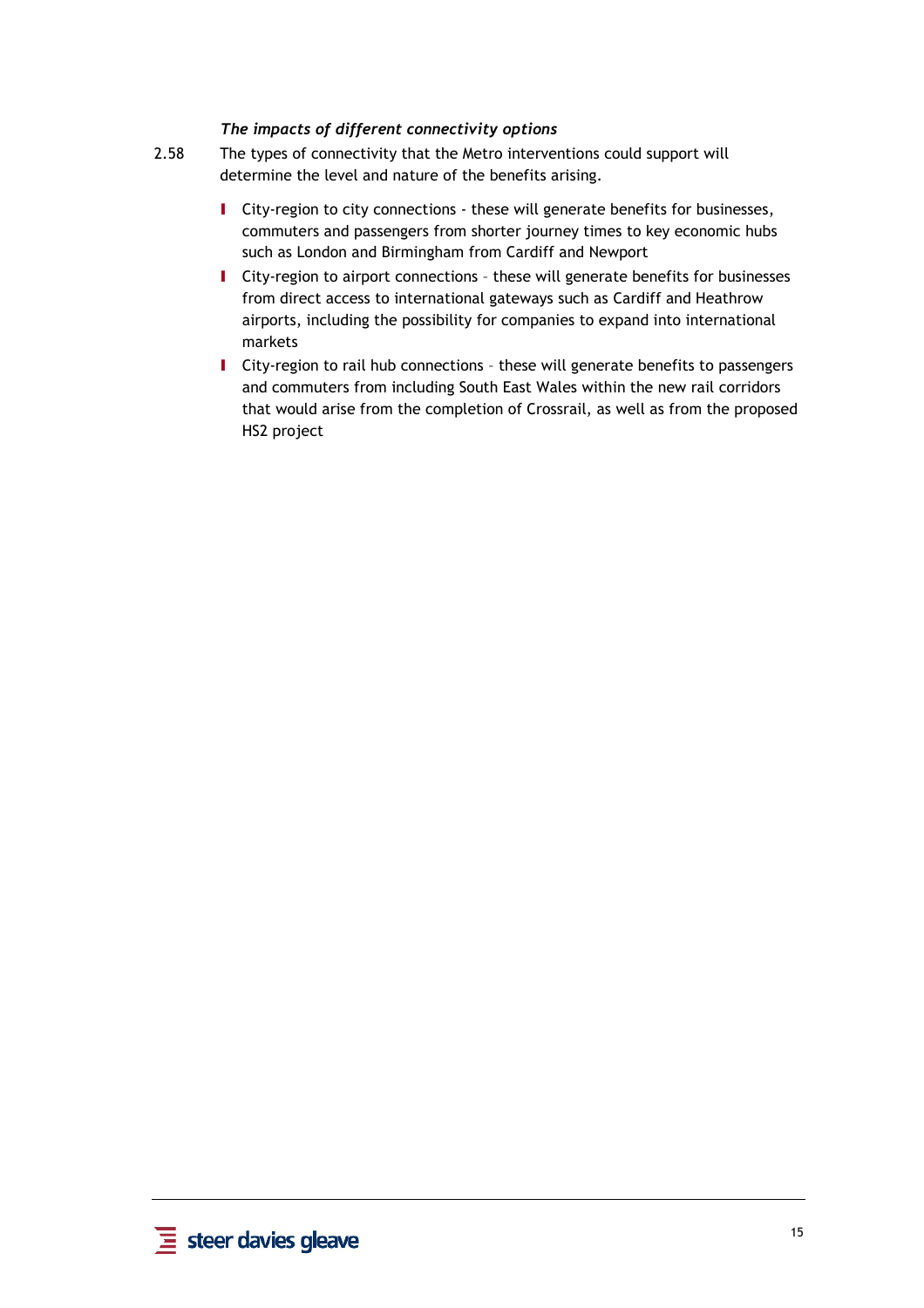#### *Bibliography*

- I Barry M, Cardiff Business Partnership and IWA (2013), *A Cardiff City Region Metro: transform¦regenerate¦connect*, Cardiff
- I Cardiff Local Development Plan Background Technical Paper No.12, October 2012
- I Chandler KBS (2013), Tracking the benefits of construction investment, Welsh Assembly Government
- I CBI (2012), Locally grown Unlocking business potential through regeneration
- I Department for Transport (2011), *What is the impact of transport schemes on economic geography? Summary of position in DfT guidance, and supporting evidence*, London
- I Duranton, G and Puga, D (2004), *Micro-foundations of Urban Agglomeration Economies*, Handbook of Regional and Urban Economics, 2063 - 2117
- I Glaeser, E and Gottlieb, J (2009), *The Wealth of Cities: Agglomeration Economies and Spatial Equilibrium in the United States,* Journal of Economic Literature Vol. 47, No 4, 983 - 1028
- I Graham, D et al (2010), *The spatial decay of agglomeration economies: estimates for use in transport appraisal*, LSE and Imperial College, London
- I Hass-Klau, C et al (2004), Economic Impact of Light Rail: The Results of 15 Urban Areas in France, Germany, UK and North America
- I Krugman, P (1991), *Increasing Returns and Economic Geography*, Journal of Political Economy, 99(3):483-499
- I Land Registry House Price Index July 2013, published 29 August 2013
- I Lewis, D (1991), *Primer on transportation, productivity and economic development*, Transportation research board, National research council, Washington D.C.
- I National Assembly for Wales Greenhouse Gas Emissions in Wales, February 2013
- I Network Rail (2011), *The Manchester Hub Rail Study*
- I Nottingham City Council (2011), NET Phase Two Full Business Case
- I OffPAT and the Homes & Communities Agency, Employment Densities Guide, 2nd edition (2010)
- I Rognlien, L (2010), *Wider Economic Benefits of High Speed Rail*, Steer Davies Gleave
- I Steer Davies Gleave, (2011) *The Value of Station Investment*
- I Shefer, D and Aviram, H (2005), Incorporating Agglomeration Economies in Transport Cost-Benefit Analysis: The Case of Proposed Light-Rail Transit in the Tel-Aviv Metropolitan Area, Papers in Regional Science Vol 84, Issue 3: 487 – 508

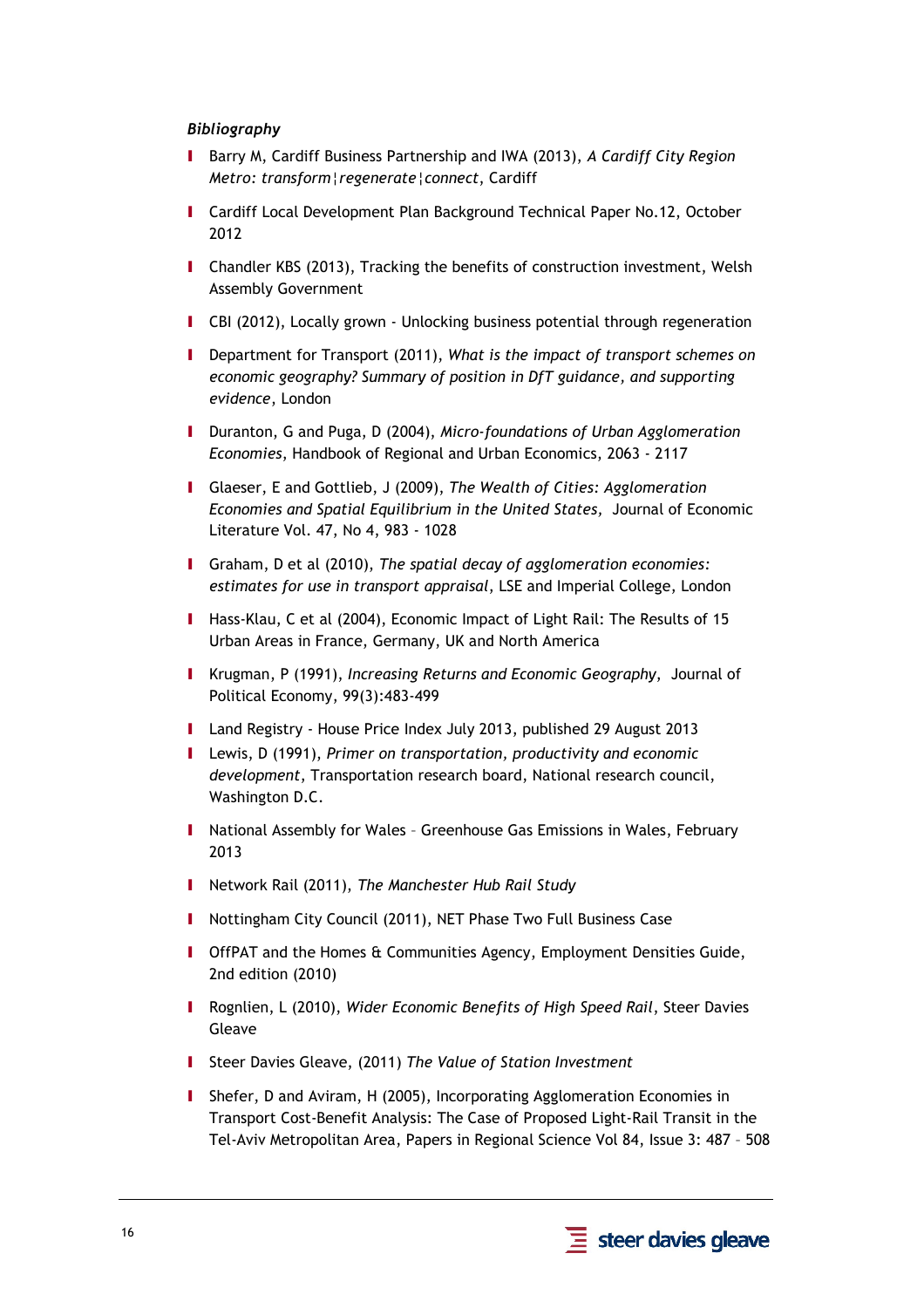- I Stop Climate Chaos Cymru (March 2011), Cutting Carbon: Creating Jobs
- I Valuation Office Agency Property Market Report 2011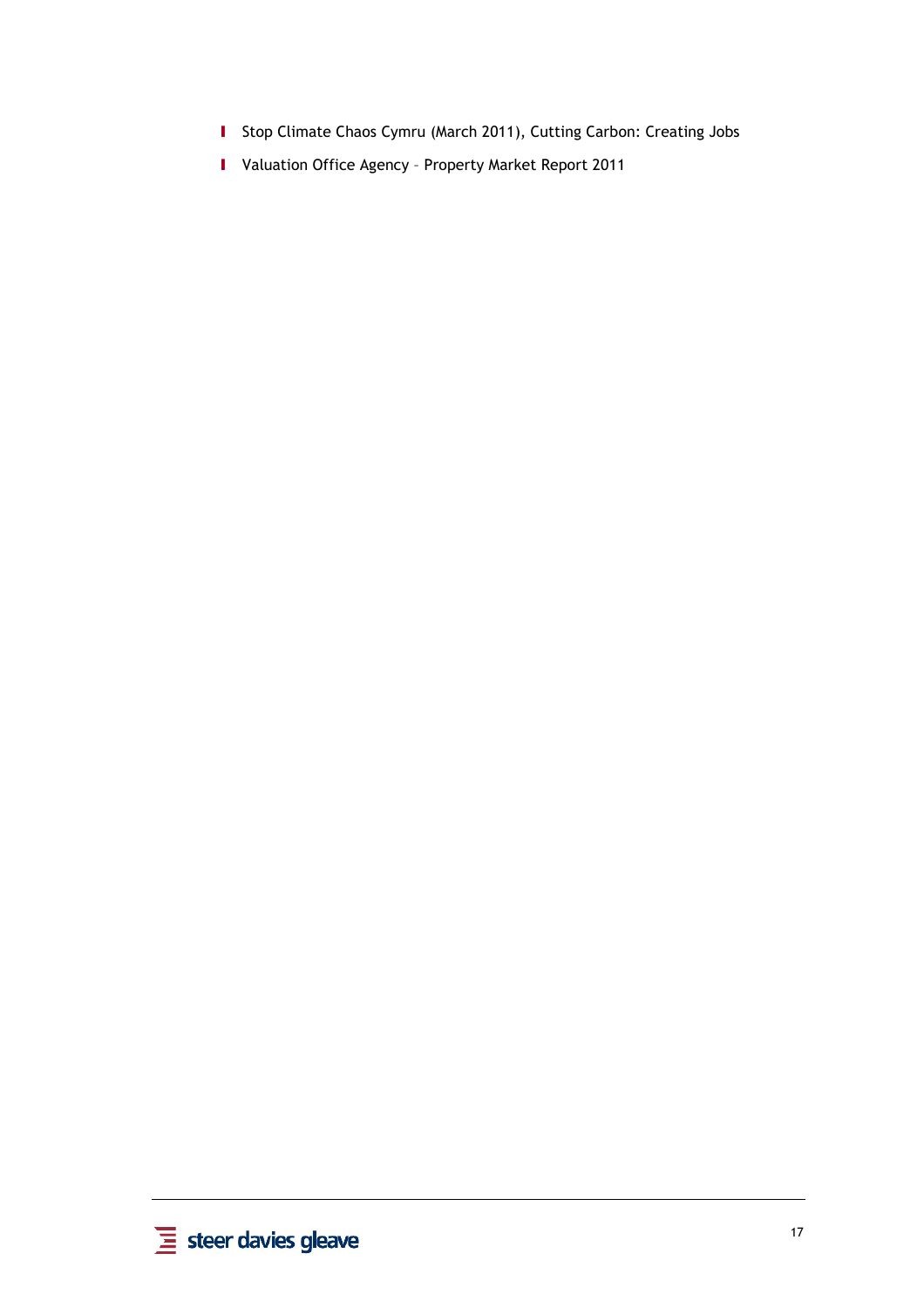#### APPENDIX

**A**

**JLL ASSESSMENT OF POTENTIAL FOR STRATEGIC SITES**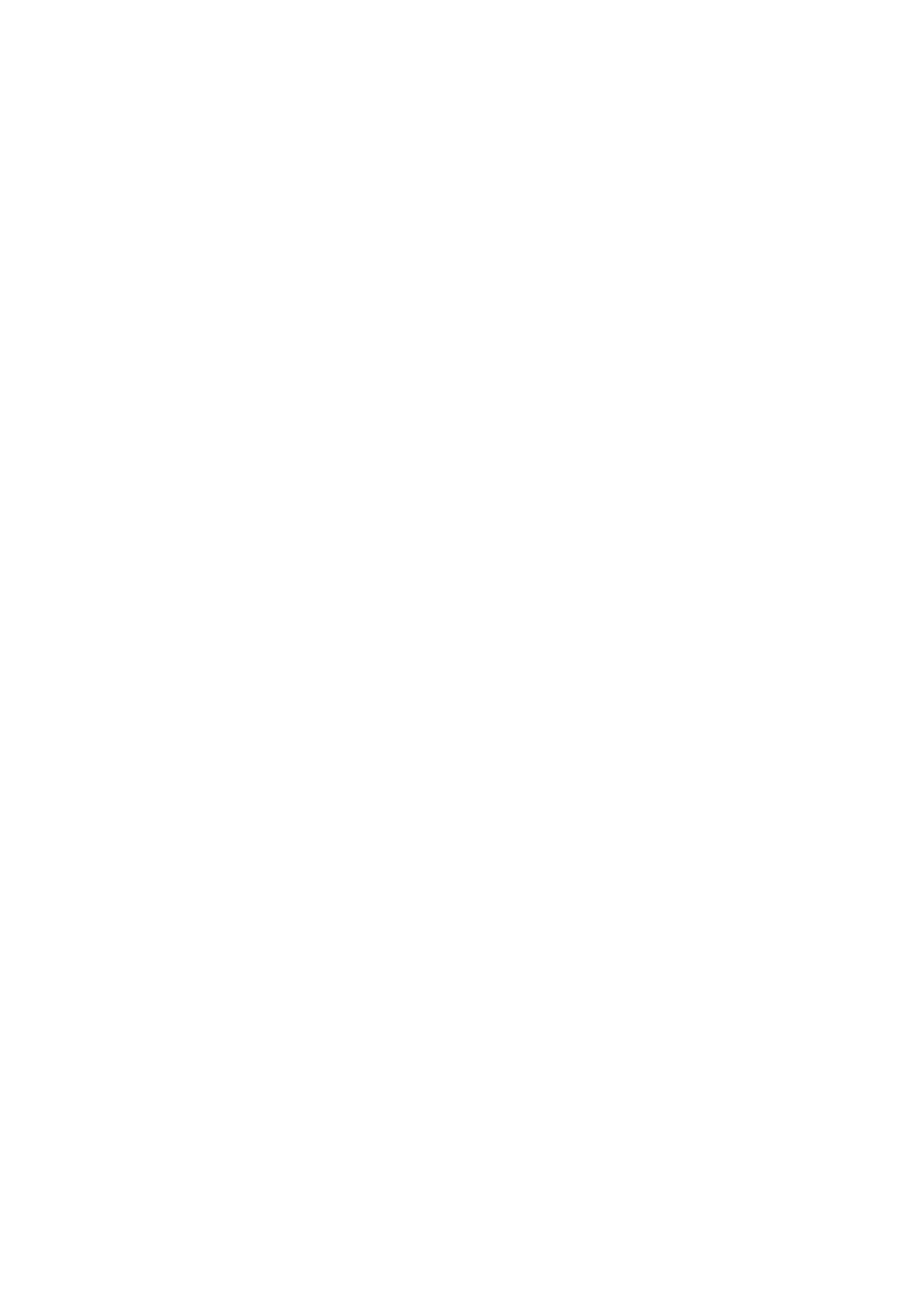| )<br>)<br>)                                                                                                    |
|----------------------------------------------------------------------------------------------------------------|
|                                                                                                                |
|                                                                                                                |
|                                                                                                                |
|                                                                                                                |
|                                                                                                                |
|                                                                                                                |
|                                                                                                                |
|                                                                                                                |
|                                                                                                                |
|                                                                                                                |
|                                                                                                                |
|                                                                                                                |
|                                                                                                                |
| ֧֧֧֧ׅ֧ׅ֧֧֧֧ׅ֧ׅ֧֧֧֧ׅ֧֧֧֧֧֛֪֧֛֪֧֛֪֛֛֪֛֛֪֛֛֚֚֚֚֚֚֚֚֚֚֚֚֚֚֚֚֚֚֚֚֚֚֡֝֓֝֓֝֬֝֜֓֝֬֝֓֜֜֓֝֬֝֬֜֓֝֬֝֬֝֬                    |
|                                                                                                                |
|                                                                                                                |
|                                                                                                                |
|                                                                                                                |
|                                                                                                                |
| ו<br>ו                                                                                                         |
|                                                                                                                |
|                                                                                                                |
| )<br>1                                                                                                         |
| ・・・・・) ・・                                                                                                      |
|                                                                                                                |
|                                                                                                                |
|                                                                                                                |
|                                                                                                                |
|                                                                                                                |
|                                                                                                                |
|                                                                                                                |
|                                                                                                                |
|                                                                                                                |
|                                                                                                                |
|                                                                                                                |
|                                                                                                                |
|                                                                                                                |
|                                                                                                                |
|                                                                                                                |
|                                                                                                                |
|                                                                                                                |
|                                                                                                                |
|                                                                                                                |
|                                                                                                                |
|                                                                                                                |
|                                                                                                                |
|                                                                                                                |
|                                                                                                                |
|                                                                                                                |
|                                                                                                                |
|                                                                                                                |
|                                                                                                                |
|                                                                                                                |
| ֧֧֧֧֧֧֧֧֧֧֧֧֧֧֧֧֧֛֪֛֧֧֧֧֧֧֛֧֛֛֛֛֛֛֛֛֛֛֛֛֧֧֧֧֧֡֓֓֓֓֓֝֬֓֝֬֓֝֓֝֬֓֝֬֝֬֓֝֬֝֬֝֬֝֬֝֬֝֬֓֬֝֬֝֬֓֝֬֬֝֬֝֬֝֬֬֝֬֝֬֟֬֟֬֝֬֝֬֝֬ |
|                                                                                                                |

| <b>STRATEGIC SITE</b>           | POTENTIAL DEVELOPMENT                                                                                                                                                                                                                                                                                                                                                                                                                                                                                                                                                                              |
|---------------------------------|----------------------------------------------------------------------------------------------------------------------------------------------------------------------------------------------------------------------------------------------------------------------------------------------------------------------------------------------------------------------------------------------------------------------------------------------------------------------------------------------------------------------------------------------------------------------------------------------------|
| <b>ALIST</b>                    |                                                                                                                                                                                                                                                                                                                                                                                                                                                                                                                                                                                                    |
| Central Cardiff Enterprise Zone | Ambition for 1million sq ft of office accommodation of which 260,000 sq ft is under construction or in the pipeline.<br>Potential for additional housing, particularly along Dumballs Road/Curran Road, circa 1,500 units?<br>Potential for new conference centre and indoor arena (ball park $\pounds100m$ ).                                                                                                                                                                                                                                                                                     |
| Cardiff Bay                     | Potential for 500,000 sq ft of office accommodation plus 500,000 sq ft of B1 employment space (creative, media, life<br>Potential for significant additional residential development, say, circa 2,000 apartments.<br>sciences)                                                                                                                                                                                                                                                                                                                                                                    |
| North West Cardiff              | In addition, we can assume ancillary retail, employment and other community uses and suggest 250,000 B1<br>5,000 homes in north west Cardiff (Fairwater/St Fagans) and 2,000 homes north of junction 33<br>employment, 250,000 sq ft food/non-food retail and 250,000 sq ft of community uses (health, education etc.).<br>Draft LDP proposes                                                                                                                                                                                                                                                      |
| Newport City Centre             | No formal figures are available; however, we should assume additional employment, retail and residential development<br>in the order of 500,000 sq ft of offices, 200,000 sq ft of retail and 1,000 residential units.                                                                                                                                                                                                                                                                                                                                                                             |
| Llantrisant/Talbot Green        | Assume 250,000 sq ft food/non-food retail, 500,000 sq ft employment (B1) and circa 1,100 residential units. Potential<br>re housing to be developed in this area, extending the NW Cardiff corridor.<br>Adopted LDP proposes new town centre development in Talbot Green.<br>No figures available.<br>for significantly mo                                                                                                                                                                                                                                                                         |
| Treforest/Taffs Well            | Taffs Well comprises c.30 acres of employment uses which could be redeveloped for residential and retail alongside a<br>and industrial development together with a retail centre and frontage/trade counter uses. This could amount to 500,000<br>Assume intensification of existing employment uses on the 150 acre Treforest Industrial Estate with further office, B1<br>new, larger, park and ride facility. Assuming 20 acres of residential, this would provide c.250 residential units<br>sq ft of employment floorspace and 250,000 sq ft of retail, leisure and trade counter development |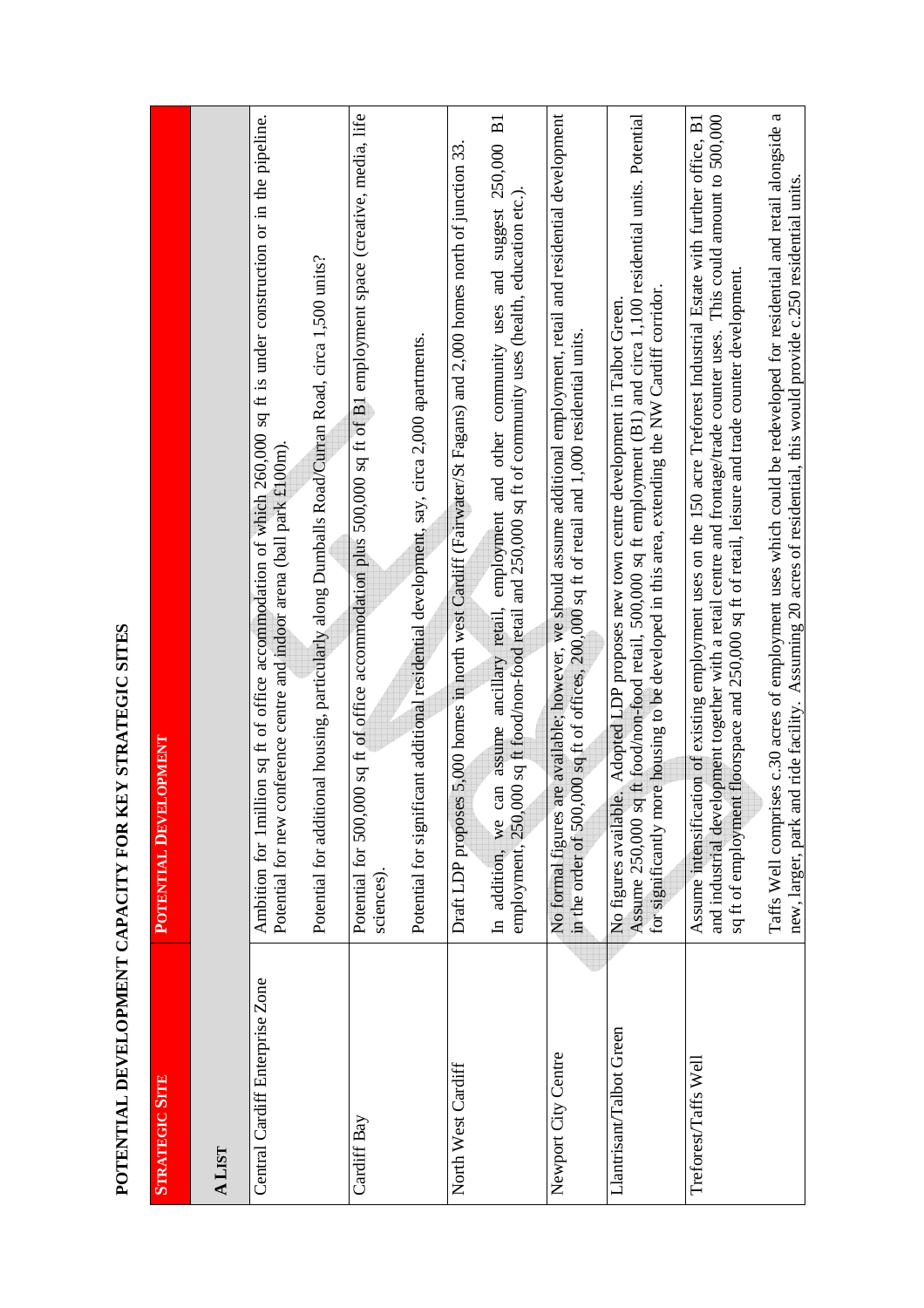| <b>STRATEGIC SITE</b>          | <b>POTENTIAL DEVELOPMENT</b>                                                                                                                                                                                                                                                                                                                                                                                                                                                                   |
|--------------------------------|------------------------------------------------------------------------------------------------------------------------------------------------------------------------------------------------------------------------------------------------------------------------------------------------------------------------------------------------------------------------------------------------------------------------------------------------------------------------------------------------|
| <b>BLIST</b>                   |                                                                                                                                                                                                                                                                                                                                                                                                                                                                                                |
| The Works, Ebbw Vale           | The total master plan relates to 180 acres part of which has already been developed. The proposed mixed use scheme<br>that there is an additional 15 acres of employment land to be developed (2000,000 sq ft of B1/B2<br>comprises "new hospital, learning zone, leisure centre, playing pitches, arts centre, approximately 520 homes, business<br>visitor centre, environmental resource centre and wetland park".<br>floorspace) and 520 homes.<br>hub, family history<br>We should assume |
| Pentrebach, Merthyr Tydfil     | Circa 50 acres capable of accommodating 600+ residential units plus ancillary retail/community uses of c.50,000 sq ft.                                                                                                                                                                                                                                                                                                                                                                         |
| Pill/South Newport             | No specific development proposals, however, this would intensify the existing commercial area of south Newport and<br>remain c.20 acres of employment sites available for development along the river frontage and<br>provide greater connectivity for the proposed Redrow scheme on the former Whitehead Steelworks/Mon Bank sidings.<br>adjacent to the A4042<br>In addition, there                                                                                                          |
| Glan Llyn/Celtic Business Park | for 4,250 residential units and 100 acres of employment land (capable of accommodating 1,500,000<br>sq ft of B1/B2/B8 employment floor space. Persimmon on site developing the first phase of residential.<br>Master plan agreed                                                                                                                                                                                                                                                               |
| Duffryn/Celtic Lakes           | employment land available for development capable of accommodating 2.25 million sq ft of B1/B2<br>t floorspace. In addition, the potential to develop further residential schemes of c.500 units.<br>and B8 employmen<br>Circa 150 acres of                                                                                                                                                                                                                                                    |
| Pontypridd Town Centre         | Assume 200,000 sq ft of<br>No formal proposals, however, the opportunity to intensify and upgrade the existing retail and commercial<br>town centre. Potentially, also introducing more residential development.<br>The Taff Vale shopping centre site offers an immediate opportunity for development.<br>retail/leisure, 50,000 sq ft of offices and c.200 residential units.<br>development in the                                                                                          |
| St Athan/Airport EZ            | Significant employment land available both with air-side access and land fronting the airport access road suitable for<br>business park development. Assume 500,000 sq ft of B1/B2 employment floorspace.                                                                                                                                                                                                                                                                                      |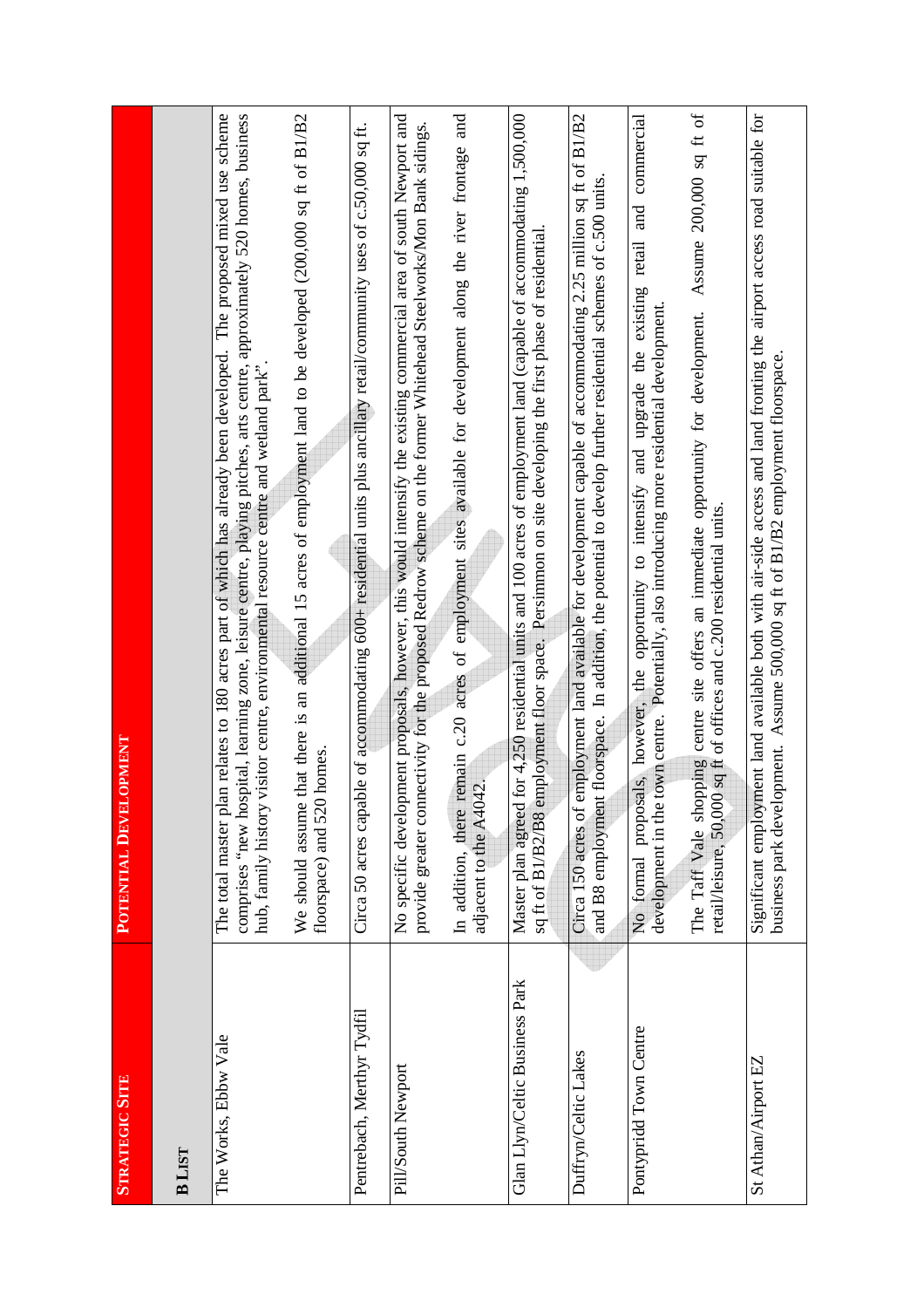| <b>CLIST</b>                                      |                                                                                                                                                                                                                                                                                                                                              |
|---------------------------------------------------|----------------------------------------------------------------------------------------------------------------------------------------------------------------------------------------------------------------------------------------------------------------------------------------------------------------------------------------------|
| Northern Gateway, Ebbw Vale                       | Proposed mixed use development of "805 homes, a commercial hub, road side services, employment, a strategic mixed<br>Assume 150,000 sq ft of B1/B2 employment floorspace, 200,000 sq ft of retail/leisure and 805 homes.<br>use employment site and a network of green links"                                                                |
| Bridgend Industrial Estate                        | employment uses on established industrial site. Assume 500,000 sq ft of B1/B2/B8<br>employment floorspace and 50,000 sq ft of retail/leisure.<br>existing<br>Intensification of                                                                                                                                                              |
| Caerphilly Town Centre                            | Intensification of existing retail, commercial and residential centre and potential for 50,000 sq ft of offices and 100-200<br>residential units.                                                                                                                                                                                            |
| Ystrad Mynach/Nelson                              | Proposed employment site at Ty Du capable of accommodating 300-400,000 sq ft of B1/B2 employment floorspace.<br>Additional potential for urban growth corridor and assume 1,000 residential units.                                                                                                                                           |
| North East Cardiff                                | Draft LDP proposes 4,500 homes in North East Cardiff (Pontprennau) and a further 1,300 homes located East of<br>- suggest 200,000 sq ft of B1 offices and<br>Road. Additional employment and community uses<br>100,000 sq ft retail, community uses.<br>Pontprennau Link                                                                     |
| Chepstow                                          | Draft LDP proposes 240 No. residential units and 7.5 acres of industrial or business related development (assume<br>offices)<br>75,000 sq ft of B1                                                                                                                                                                                           |
| Sebastopol, Torfaen                               | Deposit draft envisages 1,200 homes (690 to be delivered during the plan period. Assume 100,000 sq ft of ancillary<br>development (retail, leisure, community).                                                                                                                                                                              |
| Mamhilad, Torfaen                                 | Deposit draft envisages 1,700 homes (690 to be delivered during the plan period. Assume 150,000 sq ft of ancillary<br>l, leisure, education, community).<br>development (retai                                                                                                                                                               |
| Barry Town Centre/Waterfront                      | upgrading of existing town centre - assume 50,000 sq ft of employment (B1 offices) and 100<br>arry Waterfront vision proposes 800 homes and ancillary A1/3 (retail, bars & restaurants), C1 (hotel)<br>and B1 (offices). Assume 100,000 sq ft retail and leisure and 50,000 sq ft B1 offices.<br>Intensification and<br>residential units. B |
| 2012<br>$\mathbf{C}$ and comb com<br>Chais Cutton |                                                                                                                                                                                                                                                                                                                                              |

**Chris Sutton - September 2013** Chris Sutton - September 2013